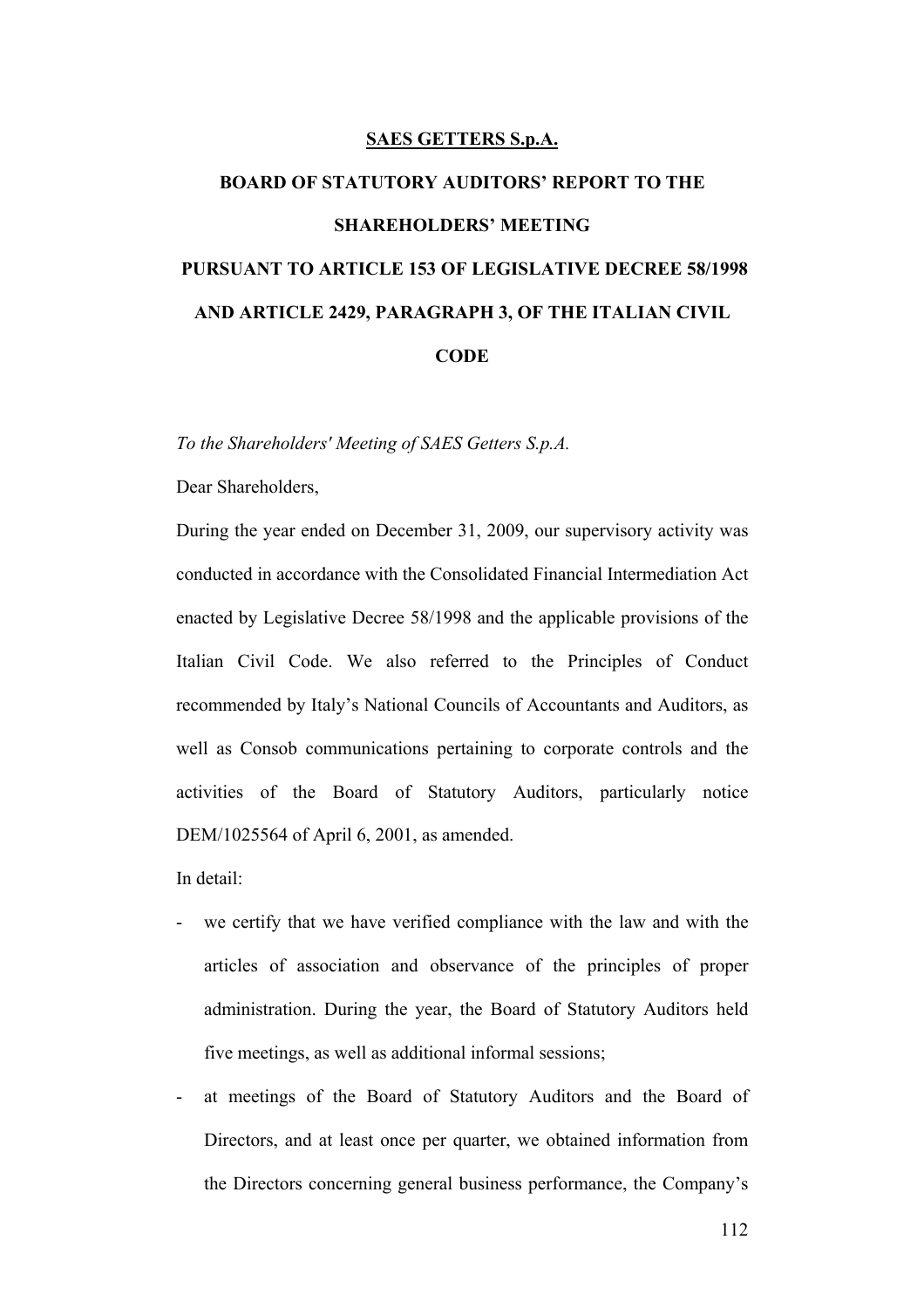business outlook, and the most significant transactions in terms of size and characteristics undertaken by the Company, including with respect to its subsidiaries;

- in calendar year 2009, we took part in one Shareholders' Meeting and ten meetings of the Board of Directors, which were held in accordance with the Articles of Association and the legislative provisions that govern the functions of such meetings. We can state with a reasonable degree of certainty that the actions decided upon at such meetings were compliant with the law and the Articles of Association, were always taken in the company's best interests, including infra-group interests, were not manifestly imprudent, hazardous, atypical or unusual, and did not represent potential conflicts of interest with the capacity to compromise the integrity of the Company's assets. At these meetings, all participants were free to express comments, opinions and views;
- we assessed and verified the adequacy of the organizational, administrative and accounting system and the reliability of said system in correctly representing operating circumstances by obtaining information from the respective department managers and examining Company documents. In this respect, we have no particular remarks to report. Furthermore, having followed the work done by the Internal Audit Department, the head of which was appointed Head of Internal Controls effective April 21, 2009, and by the Audit Committee, we may confirm that the internal control system adopted by the Company is fully adequate;
- we also verified the adequacy of the instructions provided to subsidiaries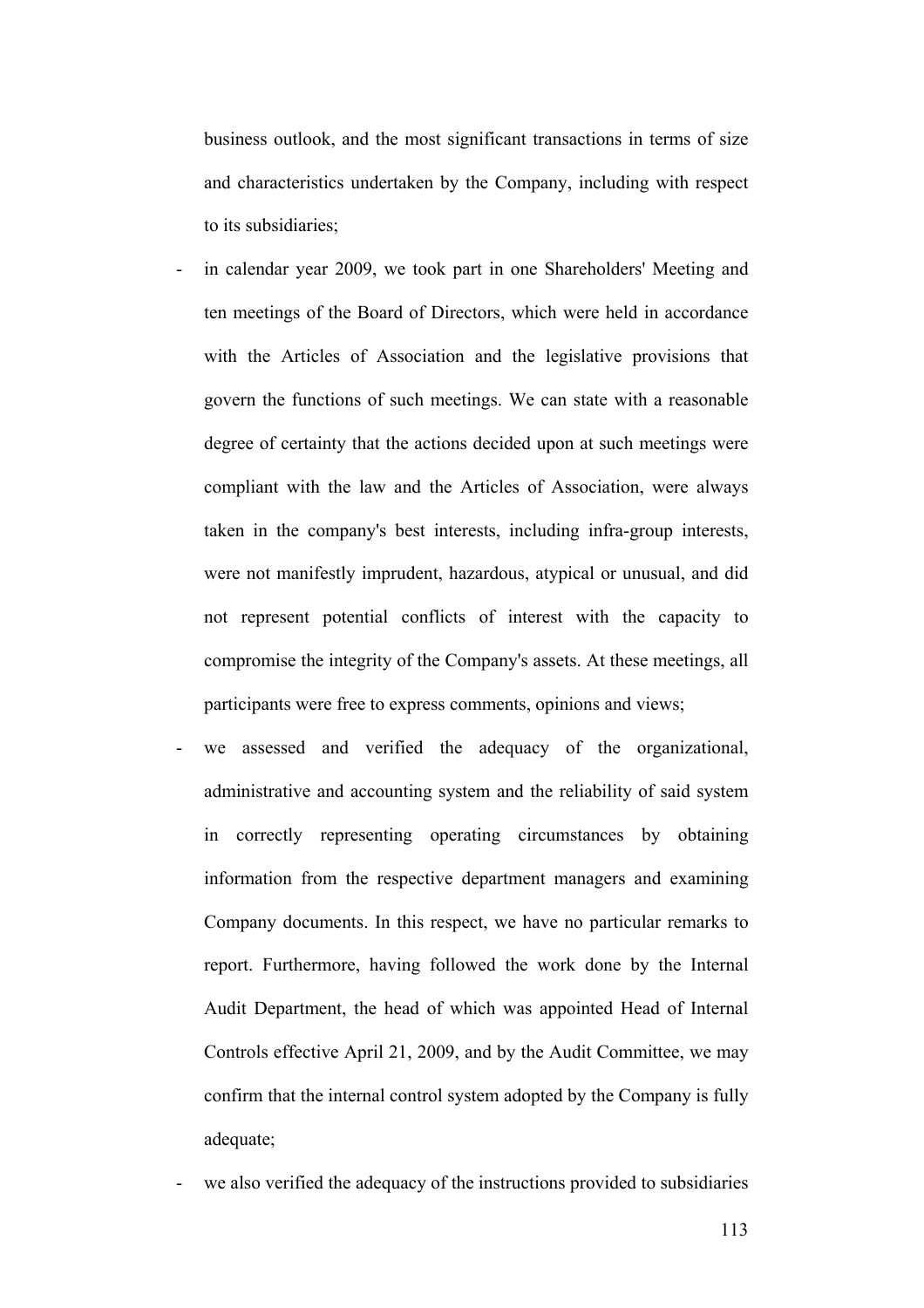in accordance with article 114, paragraph 2, of Legislative Decree 58/1998.

Having acknowledged the foregoing, we would like to draw the attention of the Shareholders' Meeting to the following.

#### International market crisis and the Group's restructuring plan

As appropriately illustrated by the Directors in the 2009 Financial Stetements, the results for the year were influenced to a significant extent by the effects of the market crisis and, most markedly, the recession that affected many business segments, including some of the SAES Getters Group's target markets. In particular, there was a dramatic decline in the net sales of the Information Displays segment, which previously had represented the largest share of the Group's positive results. Nonetheless, the action taken in order to react to the effects of the crisis allowed the Group to preserve strong sales and margins. We are referring in particular to the initiatives aimed at diversifying the business into the medical industry through acquisitions in the Shape Memory Alloys (SMA) segment closed in 2008, which allowed the Group to absorb the negative results of the Information Displays segment, an attentive policy of containing operating expenses and the implementation of a rationalization plan aimed chiefly at ensuring the recovery of future profitability through the reorganization of the business in Europe and Asia and the rationalization of the production structure to render it more consistent with changed market needs. In particular, this plan calls for measures aimed at consolidating and rationalizing industrial activities, disposing of several non-strategic production lines and reducing all structural costs. In view of this aim, it was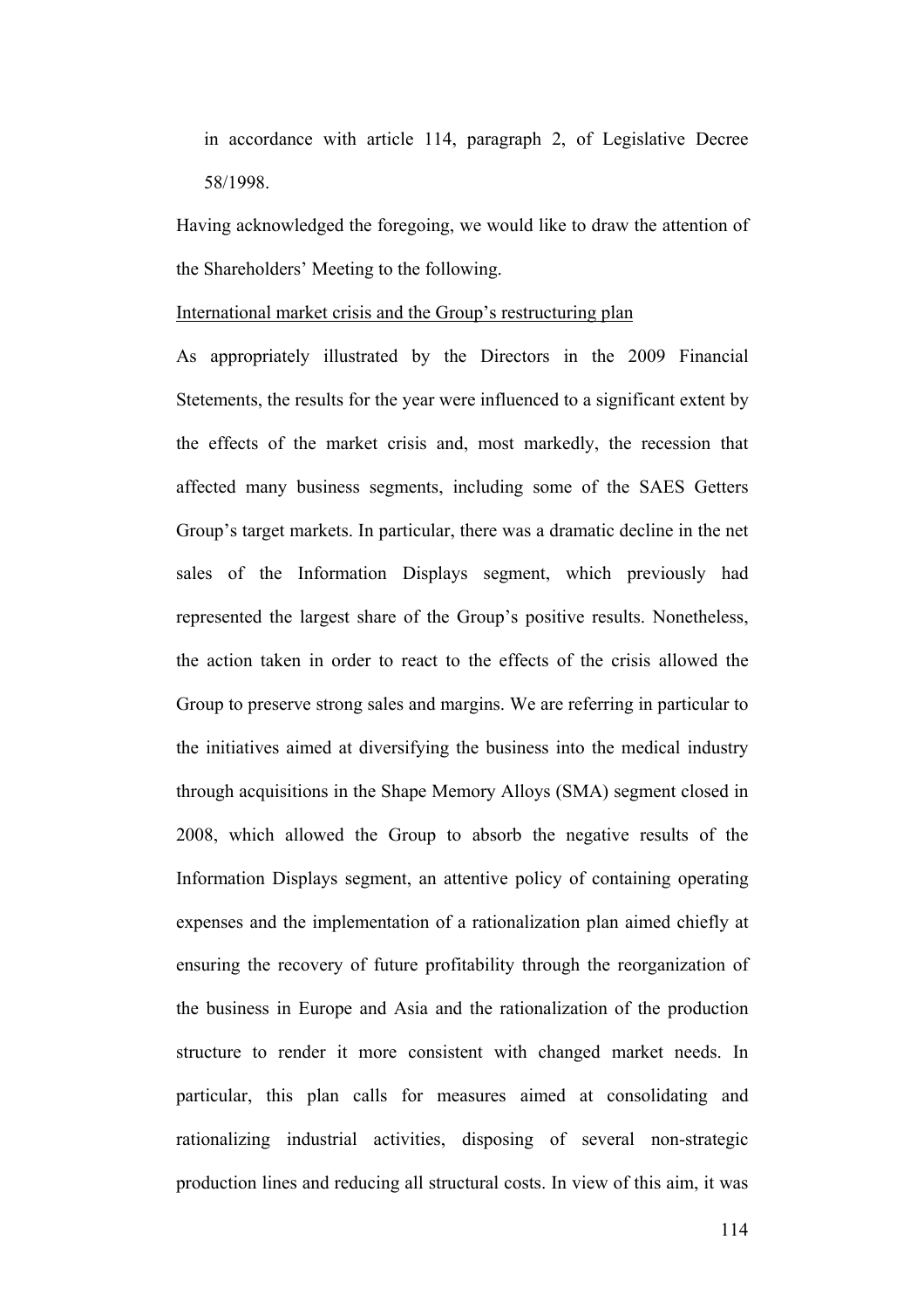decided to abandon the optoelectronics business, no longer considered strategic, and to proceed with the liquidation of the subsidiaries SAES Getters (GB), Ltd. and SAES Getters (Deutschland) GmbH while continuing to serve these local markets in another form. In a like manner, the Group initiated the process of liquidating SAES Getters Singapore PTE, Ltd. and SAES Getters Japan Co., Ltd. This process should be concluded in 2010. As part of this restructuring plan, SAES Getters America, Inc. will also discontinue its manufacturing operations in the first half of 2010, after which it will engage solely in sales and marketing. In Italy, it was decided to concentrate most production activities in Avezzano and maintain the Lainate facility chiefly for research and innovation activities, with the addition of prototyping and pilot-line activities. As part of this process, on September 28, 2009 a transfer agreement was signed for three business units engaged in the manufacture of screen-printing HPTFs and porous disks, barium getters for receiver applications and monochrome applications, and alkaline metal dispensers from SAES Getters S.p.A. to SAES Advanced Technologies S.p.A. for total consideration of 3,050 thousand of euro. The transfer of the assets was completed in December 2009. The process also included the signature by SAES Getters S.p.A. and SAES Advanced Technologies S.p.A. of ordinary redundancy fund and job mobility agreements with labor unions. Due to the foregoing, the 2009 consolidated results were heavily penalized by non-recurring costs associated with the restructuring process, which came to a total of 16,200 thousand of euro. The benefits of reorganization will naturally become clear in the coming years as markets gradually recover.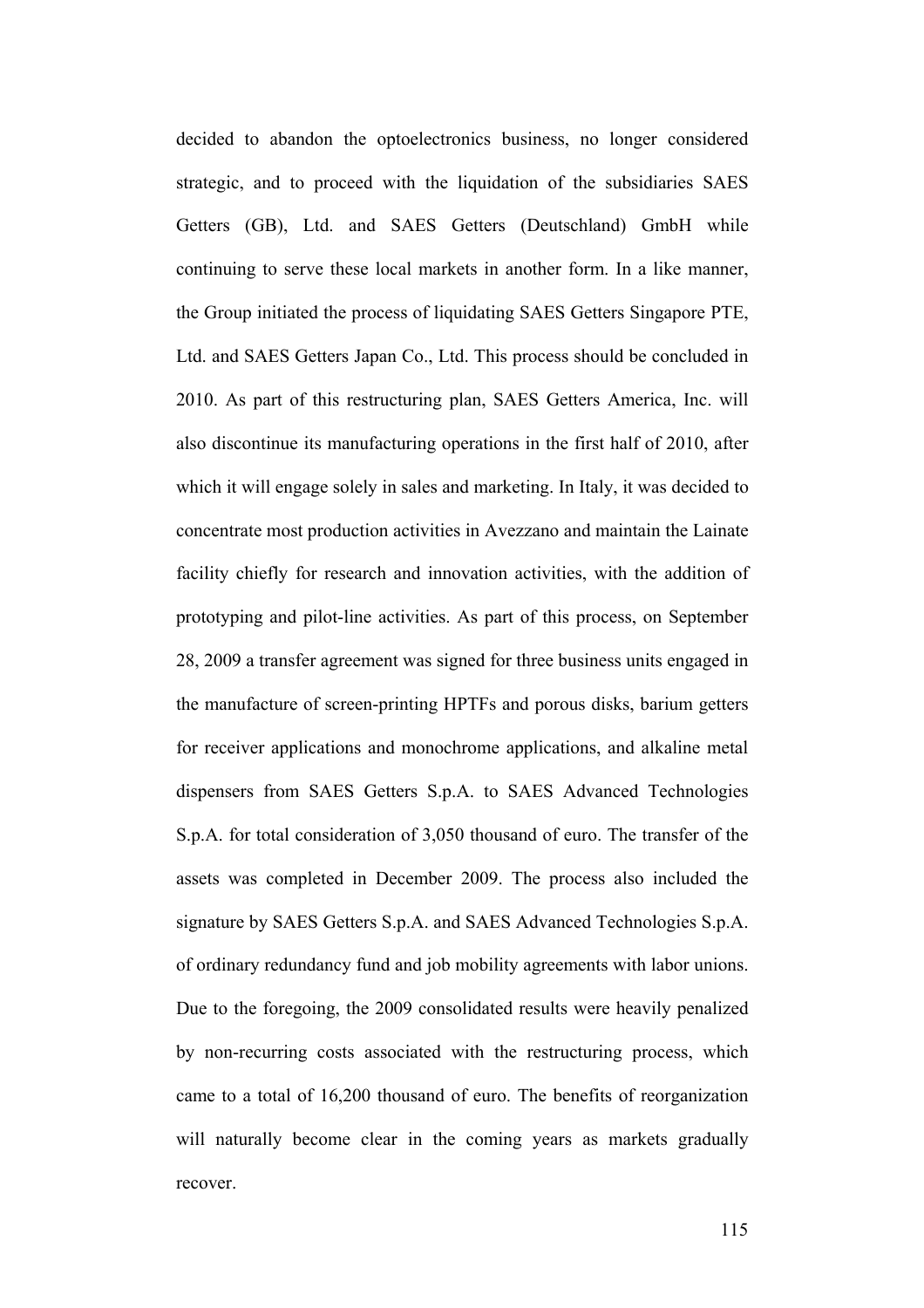#### Most significant transactions undertaken during the year

As part of business development transactions in the Shape Memory Alloys (SMA) sector, the sale of the assets of Putnam Plastics, the polymer division of the indirect subsidiary Memry Corporation, was closed on February 9, 2009 for consideration of USD 25 million. This sale, which was part of SAES Getters' strategy of focusing investments and resources on its strategic core business of shape memory alloys (SMA) for medical and industrial applications, allowed the generation of positive cash flow and an improvement of the Group's net financial position.

The sale of Opto Materials S.r.l. (previously SAES Opto Materials S.r.l.) for consideration of 880 thousand of euro was finalized on December 18, 2009. The direct parent company, SAES Opto S.r.l., which engaged primarily in the selling of the optical crystals manufactured by its former subsidiary, will be liquidated in 2010 as a consequence of the decision to exit the unprofitable optoelectronics business.

Accordingly, as stated in the description of subsequent events after the end of the year in the Financial Statements, on February 18, 2010 the Board of Directors of SAES Getters S.p.A. approved the placement of SAES Opto S.r.l. in liquidation.

In addition, the process of liquidating SAES Getters Technical Service (Shanghai) Co., Ltd. was completed on May 21, 2009 and the Parent Company incorporated a branch in Japan on August 28, 2009. This branch's function is to provide technical support to Group companies that sell on the Japanese market, no longer to be served by SAES Getters Japan Co., Ltd., which is to be liquidated.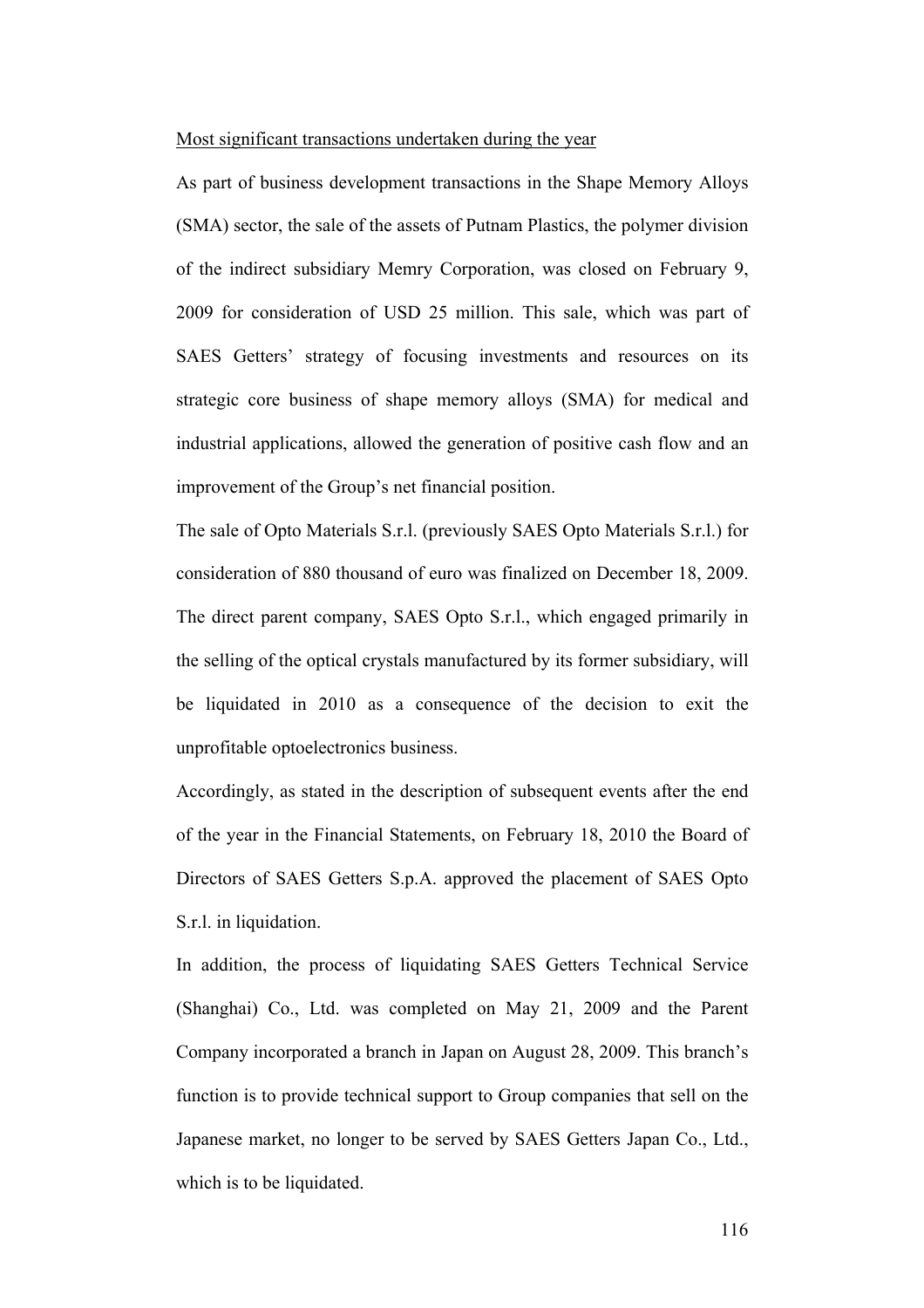Lastly, on April 21, 2009 the Shareholders' Meeting resolved to grant to Paolo della Porta, as career bonus, 100,000 ordinary shares of SAES Getters S.p.A. stock held in the Company's portfolio, in addition to a lump sum adequate to permit him to pay the required withholding taxes.

Turning to significant transactions after the end of 2009, E.T.C. S.r.l., a subsidiary 85% owned by SAES Getters S.p.A., was incorporated on February 12, 2010 as a spin-off supported by Italy's National Research Counsel. The company is based in Bologna and its object is the development of materials to be used in organic electronics and organic photonics applications, as well as integrated organic photonics devices for niche applications.

Lastly, in order to protect the Group's results from the effects of the exchange rate between the euro and the major currencies, after December 31, 2009 the Group entered into hedging transactions on the U.S. dollar in the amount of USD 8.35 million and additional hedging transactions on the Japanese yen, bringing the amount of the latter up to JPY 280 million (figures updated as of March 15, 2010).

The Board of Statutory Auditors, after being duly and punctually informed by the Directors, assessed the compliance of the foregoing transactions with the law, the Articles of Association, and the principles of proper administration, ensuring that said transactions were not manifestly imprudent, hazardous, in conflict with resolutions passed by the Shareholders' Meeting, or such as to compromise the integrity of the Company's assets.

Atypical and/or unusual transactions, including infra-group and Related-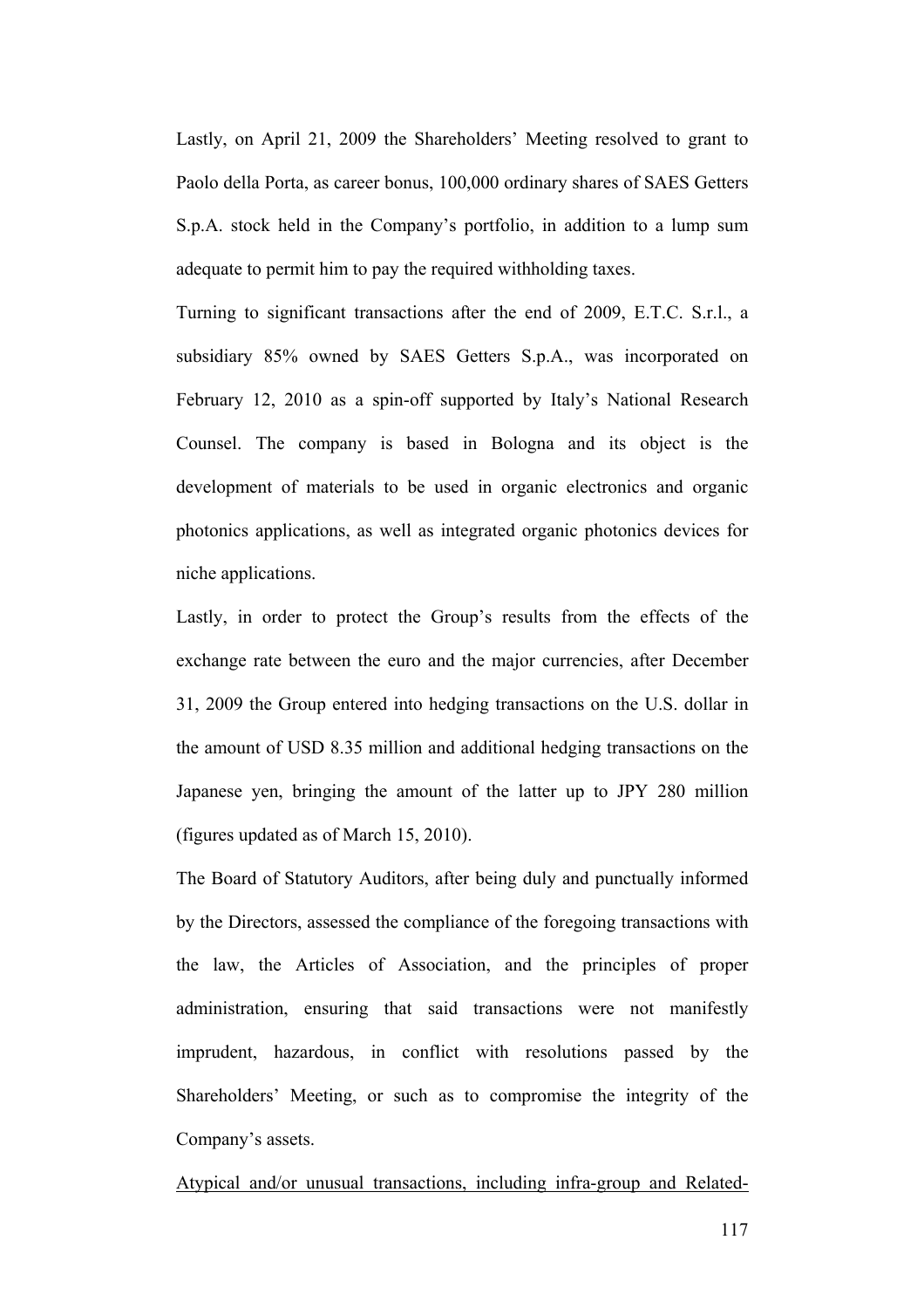#### Party transactions

There were no atypical or unusual transactions to report; transactions with Group companies were part of the Company's ordinary operations.

Related-party transactions consist essentially of intra-group transactions with subsidiaries, associates and joint ventures, predominantly of a commercial nature. In particular, these include the purchase and sale of raw materials, semi-finished products, finished products, and various types of equipment and services. Interest-bearing cash-pooling agreements are in force with several Group companies. All agreements entered into were at arm's length conditions.

In their Report, the Directors stated the following with regard to transactions with related parties other than subsidiaries, associates and joint ventures:

- dealings with S.G.G. Holding S.p.A., the parent company, essentially owned by former parties to the SAES Getters Shareholders' Agreement, which holds 7,958,920 ordinary shares, representing 52.12% of ordinary capital stock. An agreement concerning the participation in Italy's national tax consolidation program has been in force with said company since May 12, 2005, and was renewed on June 12, 2008 for a further three years. By virtue of said agreement, on December 31, 2009 SAES Getters S.p.A. transferred a total of 4,668 thousand of euro in tax credits to the consolidating company;
- dealings with KStudio Associato, the founding partners of which include Vincenzo Donnamaria, Chairman of the Board of Statutory Auditors of SAES Getters, pertaining to legal and tax consulting services provided during the year for consideration of 23 thousand of euro.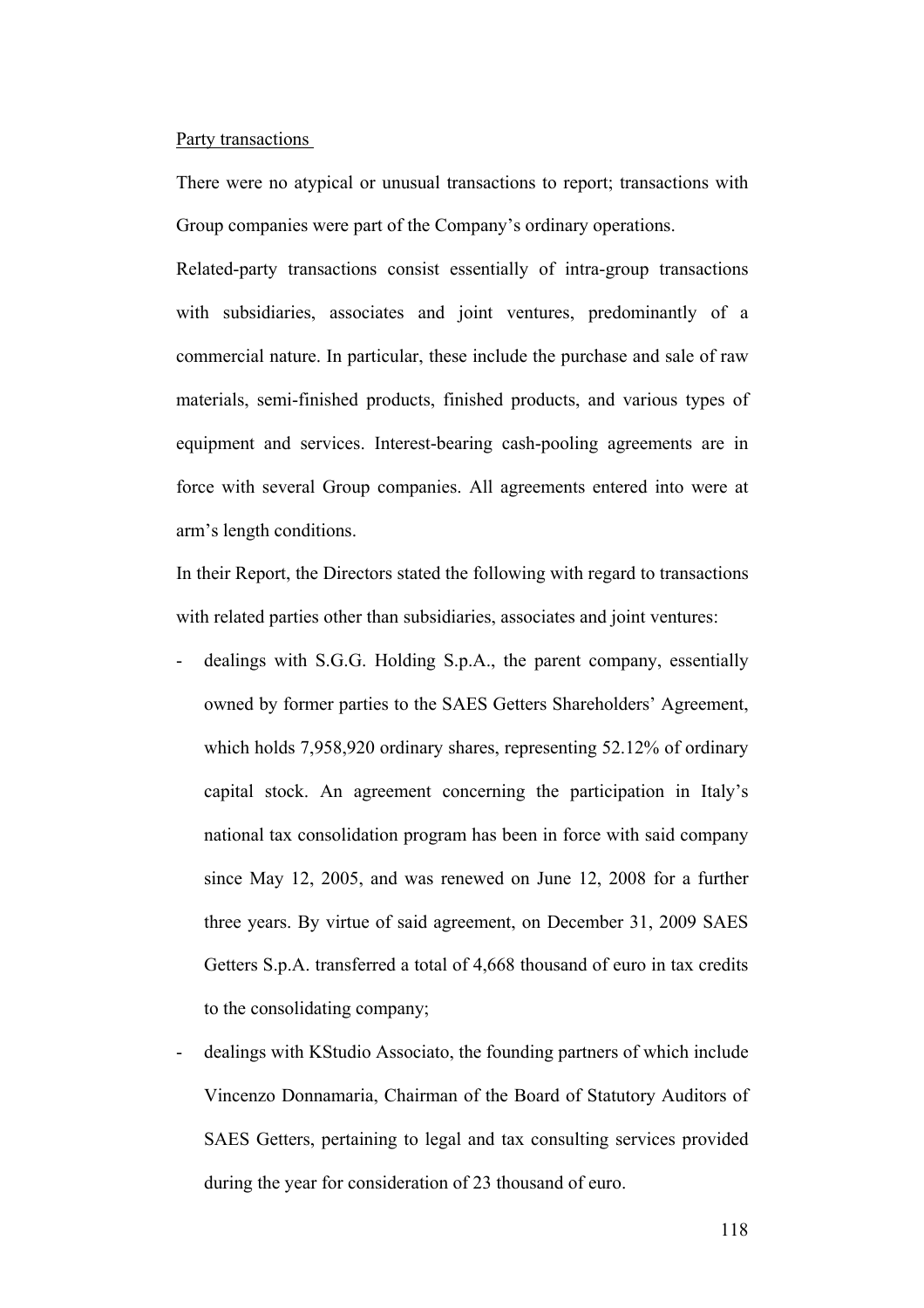The Directors also identified the following additional related parties:

- members of the Board of Directors, including non-executive directors, as well as managers with strategic responsibilities, namely the Group Human Resources Manager, Corporate Strategic Marketing Manager, Corporate Operations Manager, SMA Medical Business Unit Manager, Group Legal General Counsel and Group Business Development Manager;
- the Board of Statutory Auditors.

The above remarks on transactions with related parties comply with the provisions of article 2391-*bis* of the Italian Civil Code and with the Consob Notices of February 20, 1997 and February 28, 1998, as well as IAS 24. In addition, as required by Consob resolution 15519 of July 27, 2006, the Explanatory notes to the Financial Statements contain an account of the amounts of positions or transactions with related parties shown separately from the applicable items.

The information disclosed by the Directors in their Report on Operations in the Financial Statements for the year ended on December 31, 2009 is complete and adequate with respect to transactions undertaken with all Group entities and related parties.

Lastly, we report that the Corporate Governance expressly indicates the principles of conduct to be observed in monitoring significant transactions or transactions with related parties, as well as the terms and conditions of disclosure to the Board of Directors and the Board of Statutory Auditors.

#### Independent auditors

Reconta Ernst & Young S.p.A., engaged to audit the Financial Statements,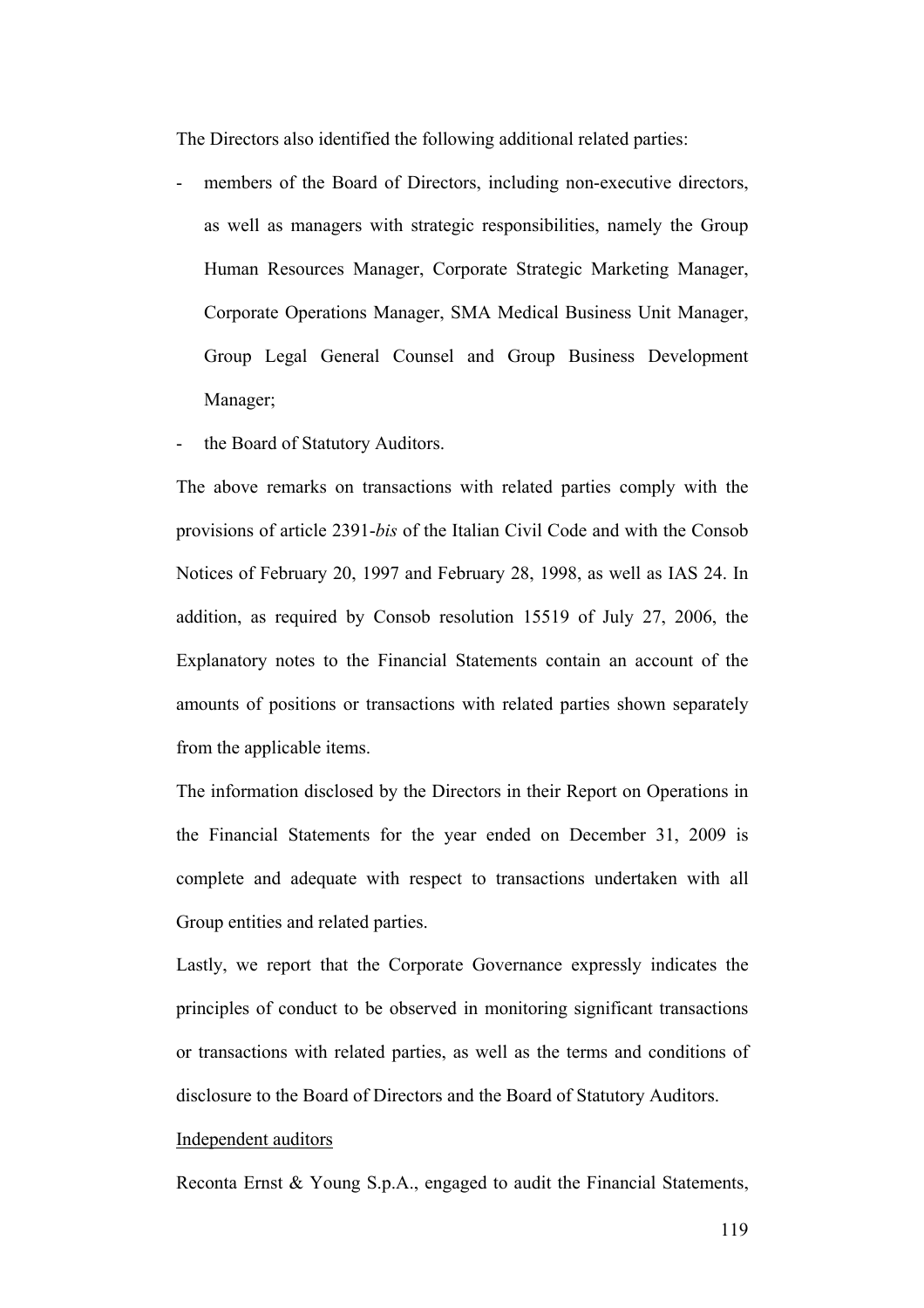issued audit reports on April 6, 2010, in which they expressed a judgment containing no remarks on either the Consolidated or Parent Company accounts for 2009.

We also held meetings, including informal sessions, with representatives of Reconta Ernst & Young S.p.A., the auditing firm engaged to review the Consolidated and SAES Getters S.p.A. Financial Statements and provide accounting control pursuant to article 150, paragraph 3, of Legislative Decree 58/1998. No data or information that should be detailed in this Report came to light at such meetings.

Indication of the conferral of additional engagements to the auditing firm and/or parties in long-term relationships therewith

For information on additional engagements conferred on the auditing firm and/or parties in long-term relationships therewith, the reader is referred to the information provided by the Company in the Notes to the Consolidated Financial Statements, pursuant to article 149-*duodecies* of the Issuer Regulations, which governs the disclosure of consideration.

Indication of the existence of opinions issued in accordance with the law during the year

In 2009, the Board of Statutory Auditors was not called upon to issue any opinions in accordance with the law (except for the opinion of the appointment of the Officer Responsible for the preparation of the corporate financial reports pursuant to article 154-*bis* of the Consolidated Finance Act, which was provided orally to the Board of Directors at its meeting on April 21, 2009).

Filing of complaints pursuant to article 2408 of the Italian Civil Code and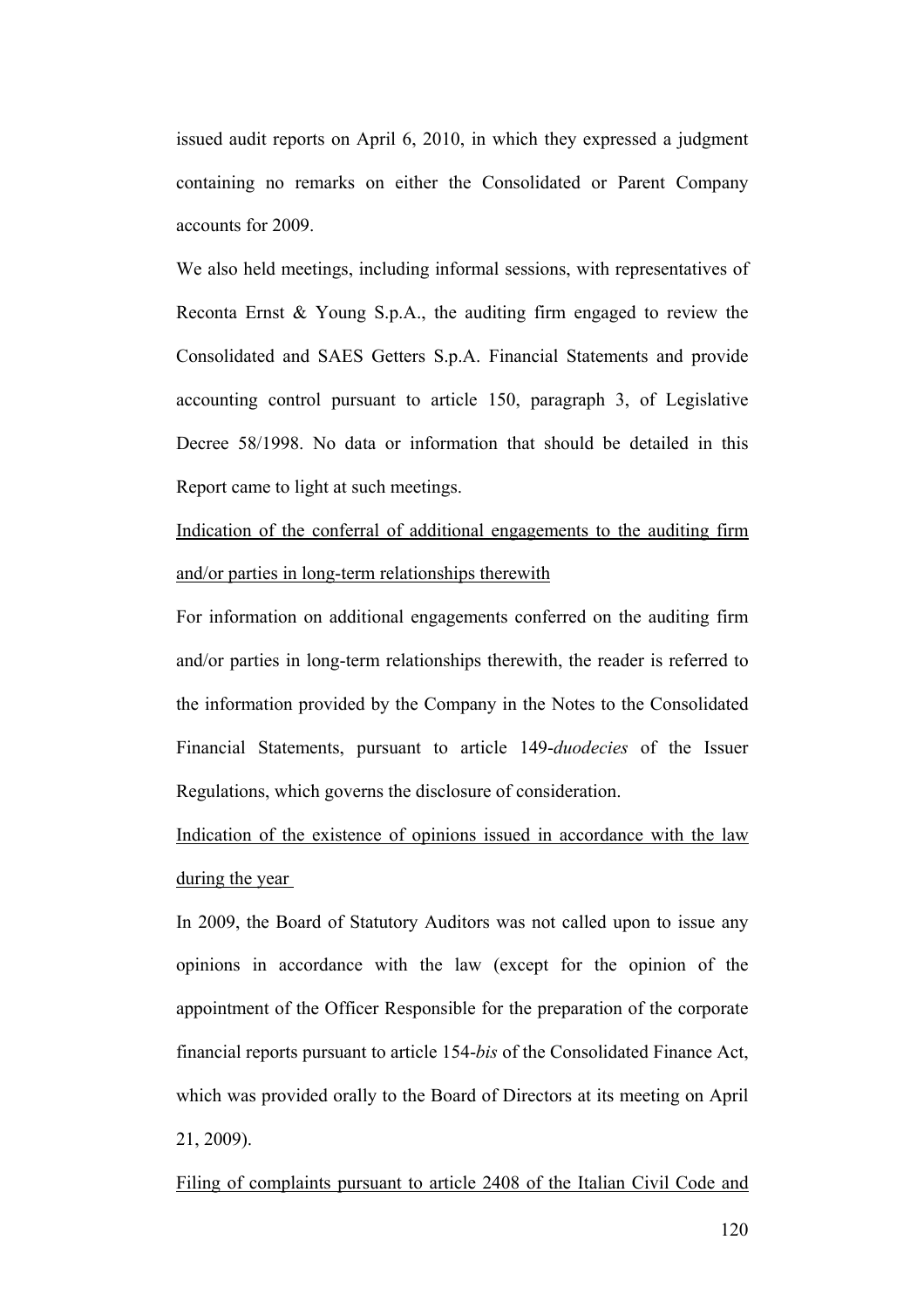### petitions

By registered letter dated May 18, 2009, addressed to the Board of Statutory Auditors and the Board of Directors, the minority-interest shareholder Carlo Fabris alleged pursuant to article 2408 of the Italian Civil Code that there had been a breach of the provisions of article 2357-*ter* of the Italian Civil Code, which govern the conditions of the distribution of profits when there are treasury shares in a company's portfolio. In particular, the article cited above provides that "*… for such time as the shares remain owned by the company, the right to profits and the right to options shall be attributed proportionally to the other shares…*" In the shareholder's opinion, this rule was not complied with in the resolution by the Shareholders' Meeting of SAES Getters S.p.A. of April 21, 2009, which ordered the distribution of a dividend of 0.816 euro per each of the 7,460,619 savings shares and 0.800 euro per each of the 15,271,350 ordinary shares representing the Company's capital stock, of which the Company held 700,000 ordinary shares and 82,000 savings shares.

On this issue, the Board of Directors, acting in concert with the Board of Statutory Auditors, requested two legal opinions of the proper interpretation of article 2357-*ter* from KStudio Associato and from Cleary Gottlieb Steen & Hamilton LLP. On the basis of the inquiries conducted and the foregoing opinions provided to the Board of Statutory Auditors, it appears that the Company's conduct may be viewed as legitimate, in that its Shareholders' Meeting resolved to distribute a total dividend of 18,304,945 euro, already including the increase for the share due to treasury shares in portfolio, and to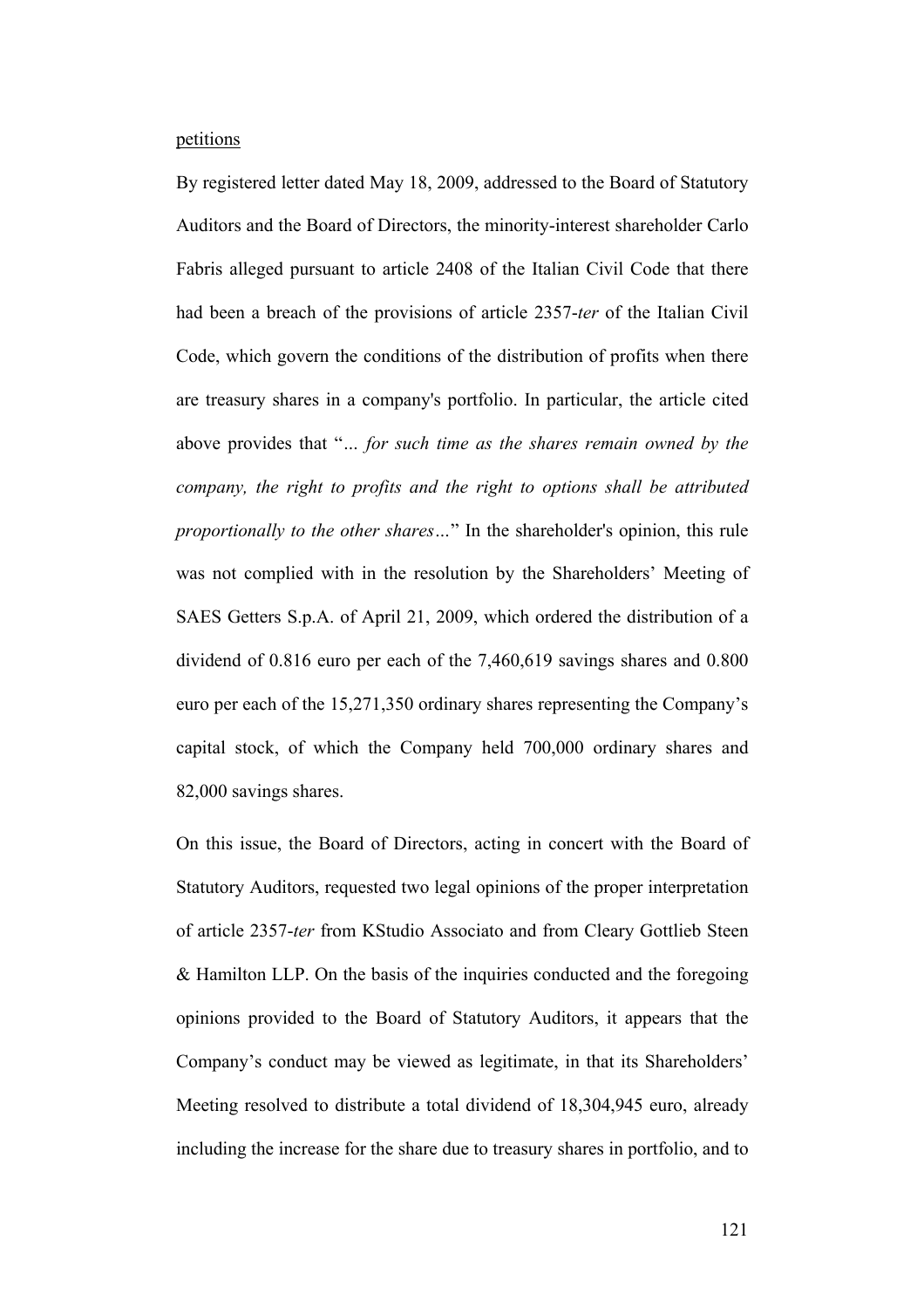carry forward the remaining amount of 8,092,610 euro, while also allocating to the retained earnings the rounding carried out before paying the dividend resulting from the non-payment thereof to the treasury shares in portfolio.

In other words, the total maximum dividend was paid in the amount of 0.800 euro to the holders of 14,571,350 outstanding ordinary shares, for a total of 11,657,080 euro, and 0.816 euro to the 7,378,619 holders of outstanding savings shares, for a total of 6,020,953 euro. The dividend attributable to treasury shares (700,000 ordinary shares and 82,000 savings shares), in the total amount of 626,912 euro, was allocated to the retained earnings. As held by authoritative legal scholarship, the allocation of this amount to increase the Company's equity, and thus to benefit shareholders, does not in any way harm the interest of minority-interest shareholders in the proportional increase of the dividend calculated on their own interest, and thus represents conduct in compliance with the spirit of the cited article 2357-*ter* of the Italian Civil Code.

## Proper administration – Organizational structure

The Company is competently administered in accordance with the law and the Articles of Association. We participated in Shareholders' Meetings and meetings of the Board of Directors as well as those meetings of other committees at which our presence is required. These meetings were held in accordance with the Articles of Association and provisions of law that govern the functioning of such meetings.

The delegations and powers conferred were appropriate to the Company's needs and adequate for the evolution of Company operations.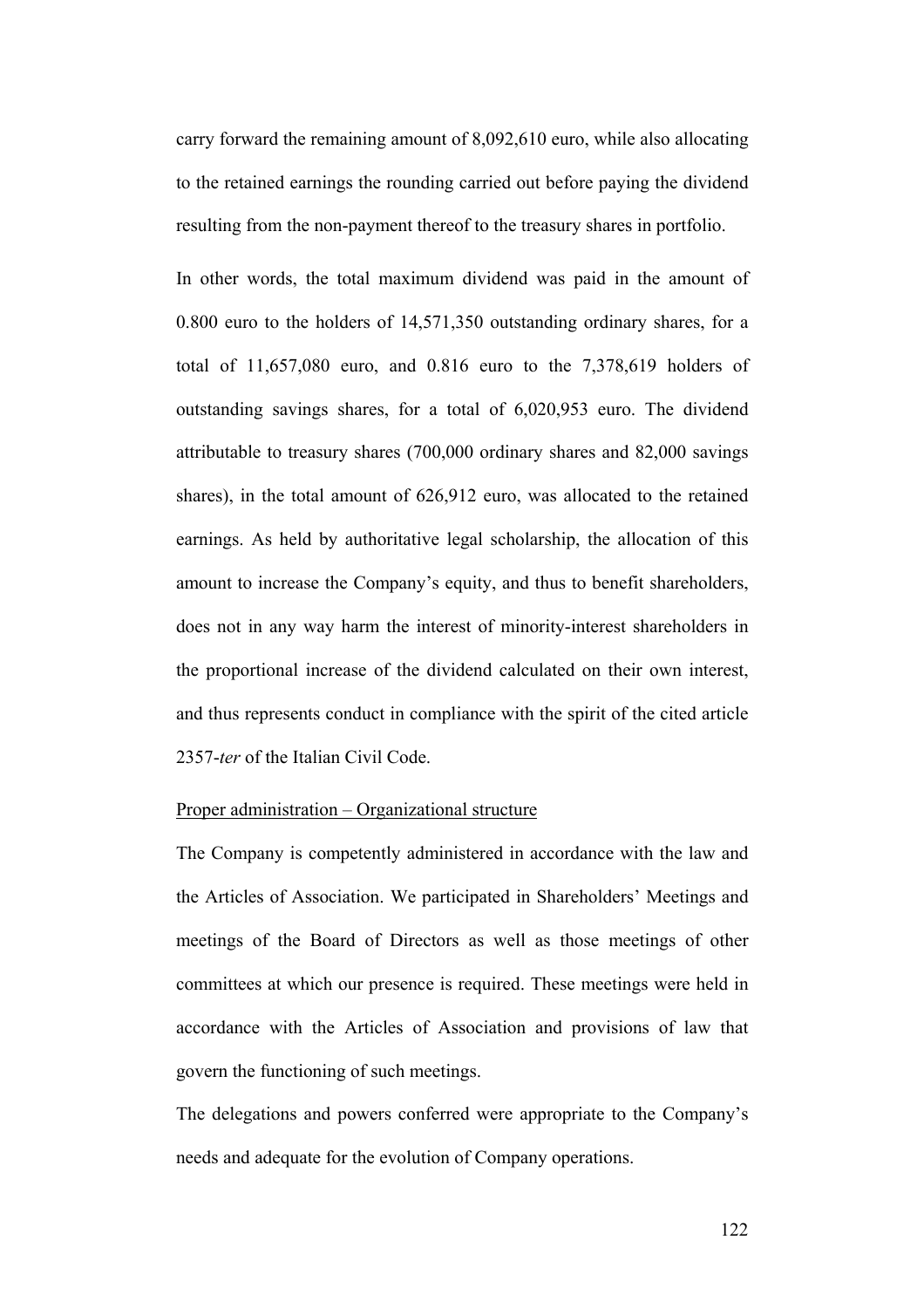The Board of Statutory Auditors believes that the Company's overall organizational structure is appropriate to the Group's size.

Lastly, the Statutory Auditors, in the course of the periodic reviews conducted during the year, were able to observe the accuracy and promptness with which all obligations were fulfilled and communications dispatched in connection with the listing of the Parent Company on the STAR segment of the *Mercato Telematico Azionario* under the supervision of Borsa Italiana and Consob.

## Internal control – Administrative and accounting system

Internal control activity, the purpose of which is to manage Company risks, is entrusted to the Board of Directors and is conducted with the assistance of the Audit Committee, the Officer Responsible for the preparation of the corporate financial reports, and the Internal Audit Department.

During the year, the Officer Responsible for the preparation of the corporate financial reports did not report to us any particular critical issues or anomalies requiring mention in this Report.

We inquired into and supervised the adequacy of both the Company's organizational structure and administrative and accounting system, as well as the reliability of said system to accurately represent operating events, by obtaining information from the heads of the respective offices, reviewing Company documents directly, and exchanging information with the auditing firm Reconta Ernst & Young S.p.A., in accordance with article 150 of Legislative Decree 58/1998. We have no particular remarks to report in this regard.

The Company has adopted appropriate procedures for governing and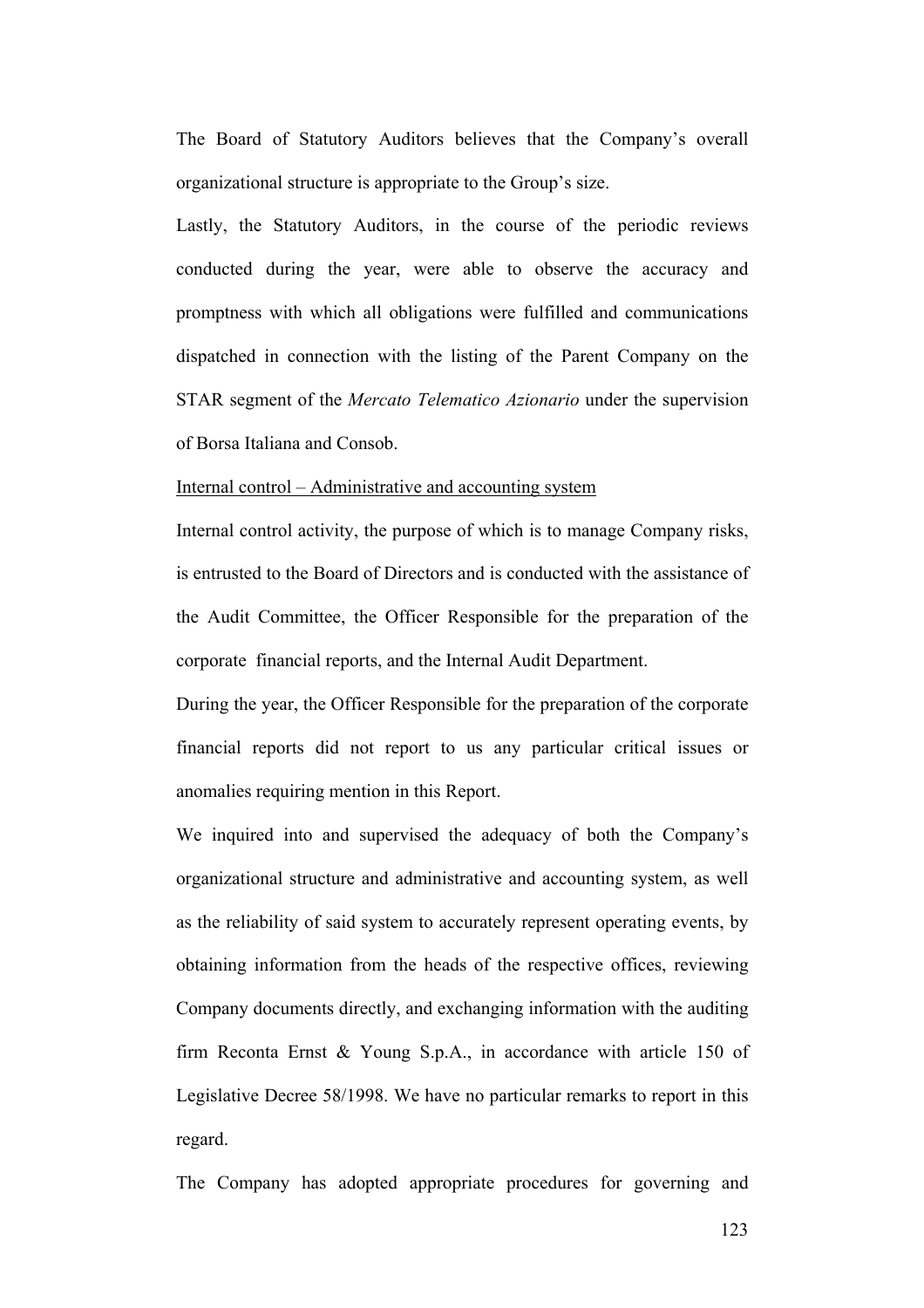monitoring disclosure to the market of data and transactions pertaining to Group companies. In this regard, it should be recalled that the Company has a complex Administrative and Accounting Control Model, approved by the Board of Directors on May 14, 2007. This Model was adopted in part to reflect obligations concerning the drafting of corporate accounting documents and all documents and communications of a financial nature intended for the market. This Model formally establishes a system of company rules and procedures adopted by the Group in order to identify and manage the principal risks associated with the preparation and dissemination of financial information and thereby to achieve the Company's objectives in the areas of the truthfulness and accuracy of such information.

#### Subsidiaries

As required by the Internal Control Model adopted by the Company, the Manager in Charge of Preparing the Company's Financial Reports, with the support of the Group Consolidation and Reporting Manager, ensures that the rules for the control of subsidiaries are updated and in line with the Group's principles. On this issue, the Board of Statutory Auditors refers to the detailed description provided to the specific paragraph of the Corporate Governance and Ownership Report, approved by the Board of Directors on March 15, 2010 and made available on the Company's website.

## Corporate Governance Code for Listed Companies

The Company has passed all of the resolutions required for compliance with the March 2006 version of the "Corporate Governance Code for Listed Companies", and the Board of Directors has approved the 2009 Annual Corporate Governance Report. The full text of this Report, to which the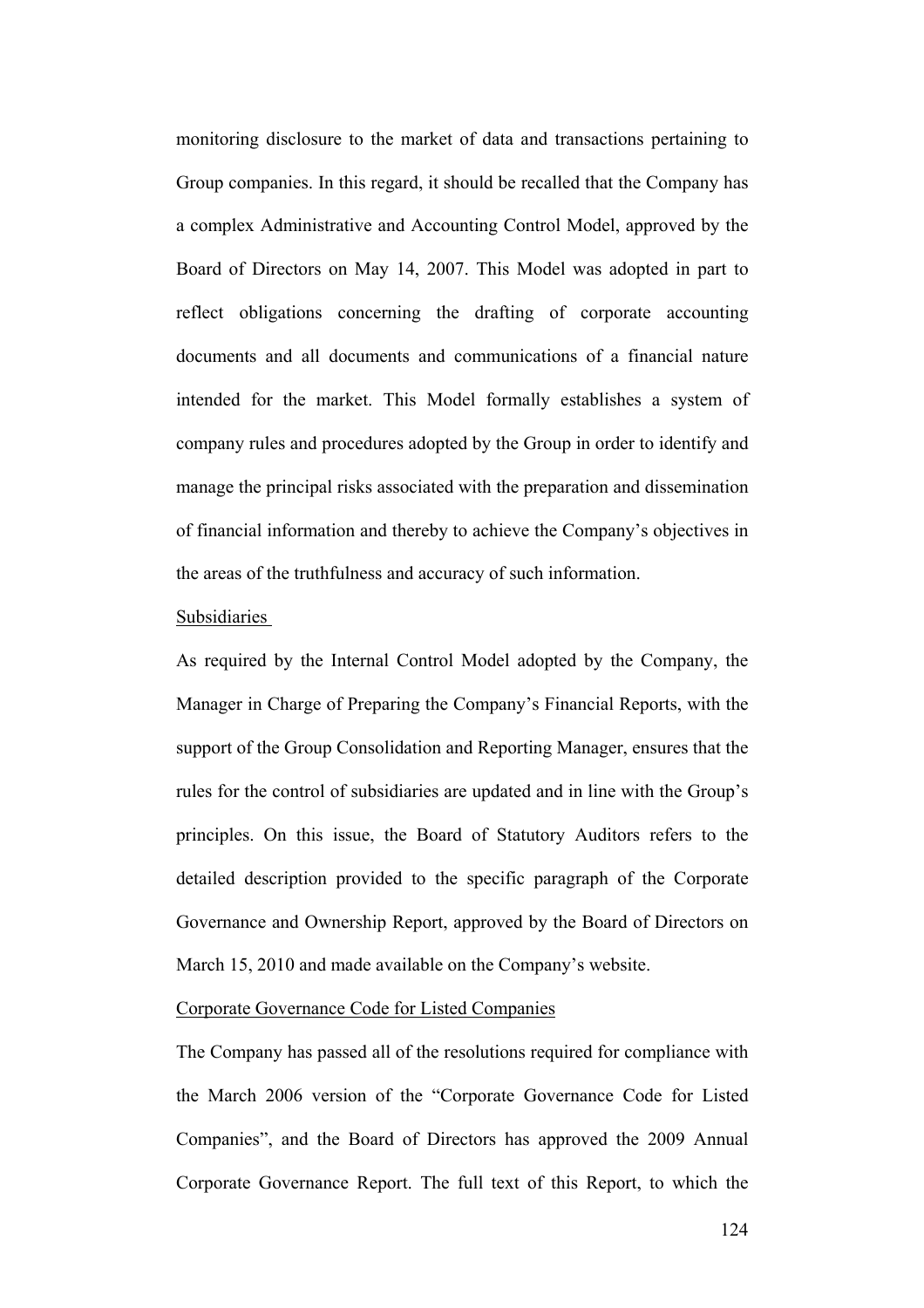reader is referred for further information, is available to the public according to the methods required by applicable laws and regulations.

In this regard, the Board of Statutory Auditors attests that it has verified the propriety of the criteria adopted by the Board of Directors for assessing the independence of its members and has acknowledged the statements issued by individual Directors.

The Board of Statutory Auditors also oversees the conditions for the independence and autonomy of its own members and informs the Board of Directors thereof in a timely manner with respect to the drafting of the Corporate Governance Report. During the year, the Board of Statutory Auditors verified the continuing satisfaction of independence requirements on February 3, 2010.

Lastly, by the established deadline, each member of the Board of Statutory Auditors disclosed to Consob the management and control positions filled at the companies indicated in Book V, Title V, Chapters V, VI and VII of the Italian Civil Code, pursuant to article 148-*bis* of Legislative Decree 58/1998 and article 144-*quaterdecies* of the Issuer Regulations. In the interest of the fulfillment of public disclosure obligations pursuant to article 114 *quinquiesdecies* of said Regulations, a list of positions filled by each member of the Board of Statutory Auditors of SAES Getters S.p.A. is annexed to this Report.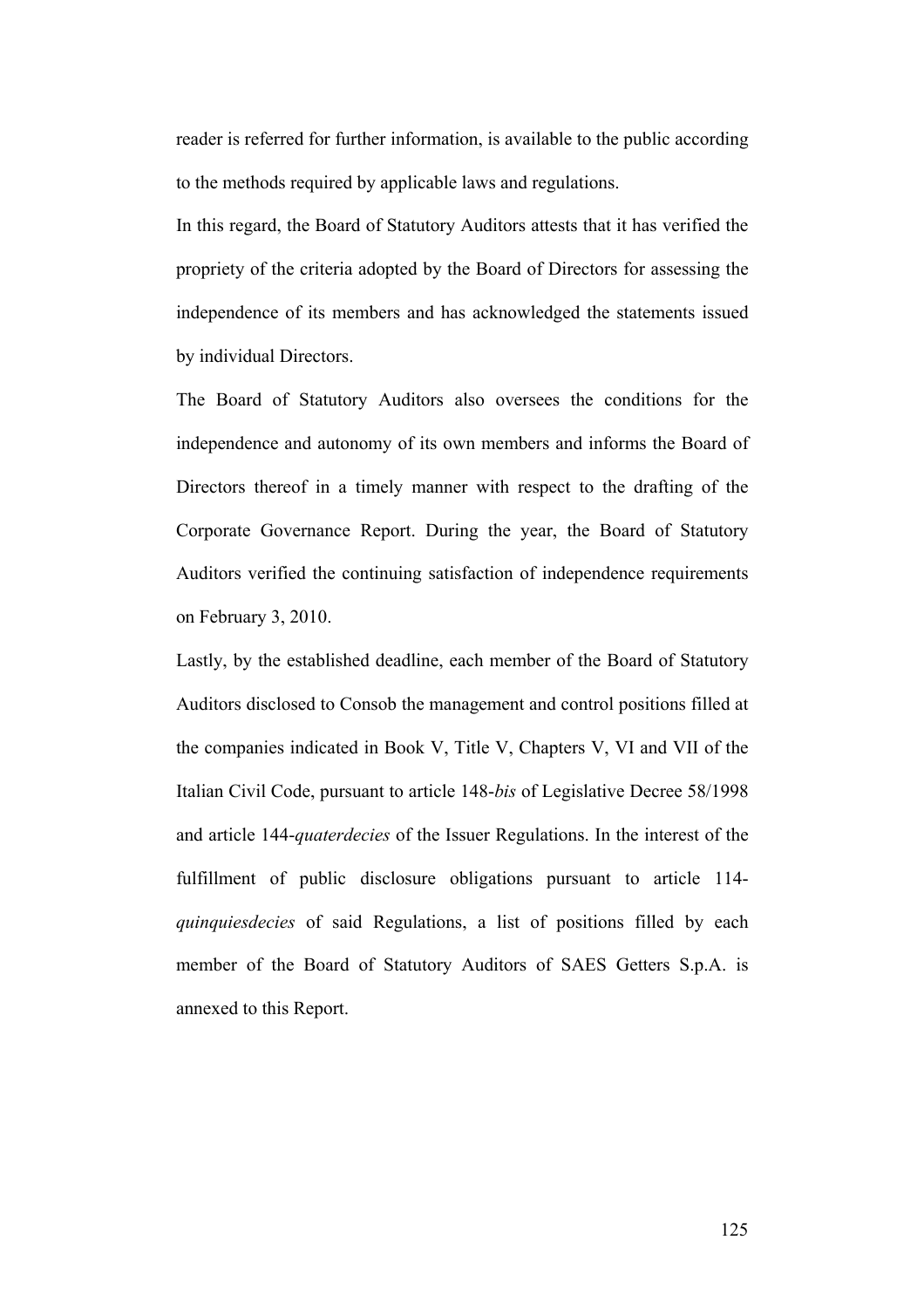## **CONSOLIDATED AND SAES GETTERS S.p.A FINANCIAL STATEMENTS OF FOR THE YEAR ENDED ON DECEMBER 31, 2009**

As we are not responsible for an analytical review of the contents of the Financial Statements, we certify that we have verified the general layout of both the Consolidated and SAES Getters S.p.A. Financial Statements and the general compliance thereof with the law in terms of formation and structure. We further certify that the information contained therein corresponds to the facts and information in our possession.

As in previous years, we report that both the Consolidated Financial Statements, following the entry into force of EC Regulation no. 1606/2002, and the Financial Statements of the Parent Company, were drafted in accordance with IAS/IFRS, which have been applied since January 1, 2005.

The Financial Statements of the Parent Company and the Consolidated Financial Statements consist of the statement of financial position, income statement, statement of comprehensive income, cash flow statement, statement of changes in shareholders' equity and the explanatory notes. The presentation adopted is compliant with the provisions of IAS 1 as revised.

Financial position was prepared by distinguishing between current and noncurrent assets and liabilities according to whether the assets are likely to be realized and the liabilities discharged within or beyond twelve months from the reporting date and stating them under two separate items, "*Discontinued operations/Non-current assets held for sale*" and "*Liabilities associated with discontinued operations/assets held for sale*" as required by IFRS 5. In the income statement, costs are disclosed on the basis of their allocation.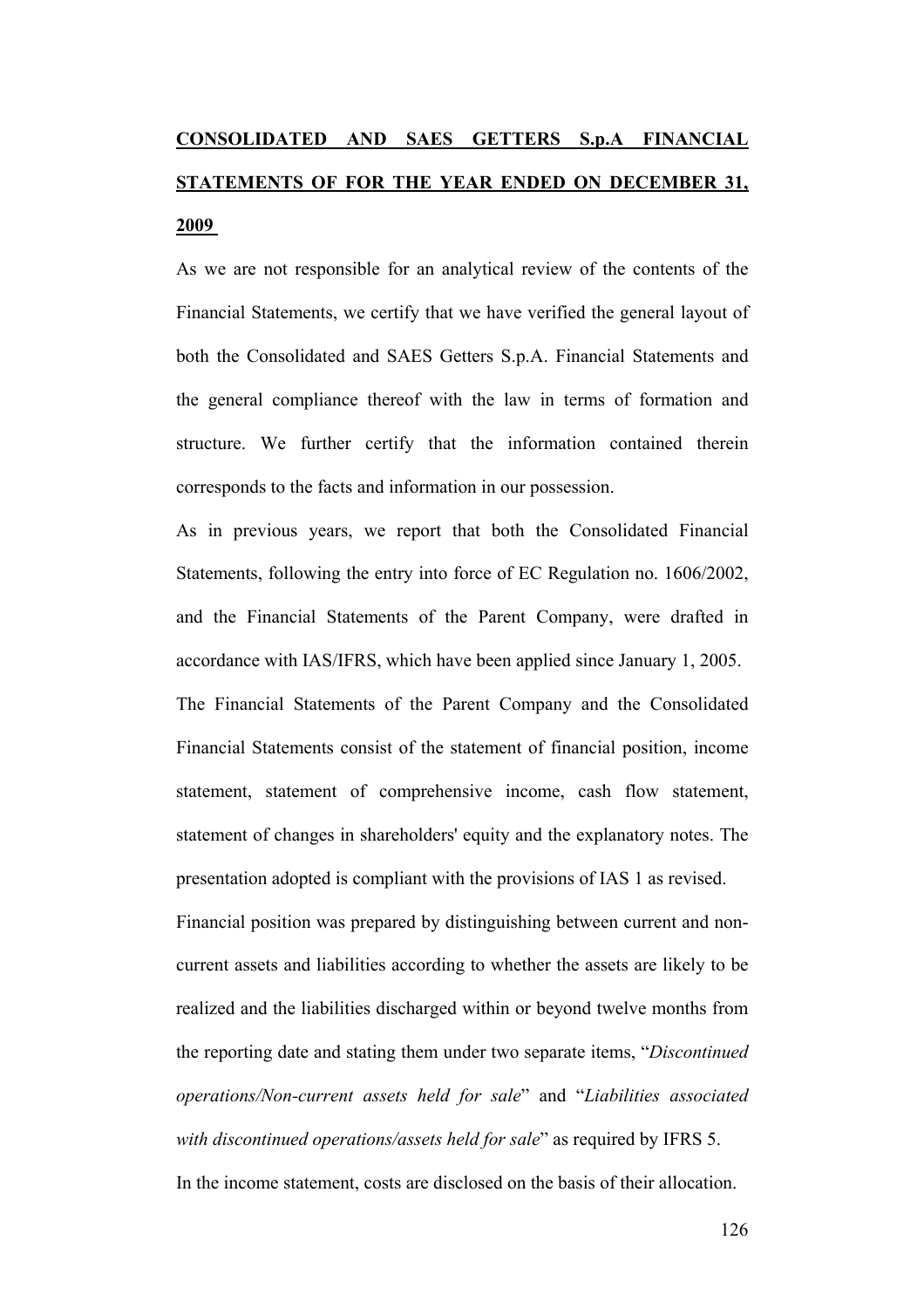The Statement of Cash Flows has been prepared according to the indirect method, as allowed under IAS 7.

In addition, as required by Consob resolution 15519 of July 27, 2006, in the income statement by allocation, revenue and income derived from nonrecurring transactions or events that do not occur frequently in the habitual course of business heve been specifically identified.

In accordance with this resolution, the amounts of positions or transactions with related parties have also been presented separately from the applicable items in the Notes.

We provide the following financial highlights from the Financial Statements submitted for your consideration:

(amounts in thousands of euro)

| Income statement                  |         | Parent Company Consolidated financial statements |
|-----------------------------------|---------|--------------------------------------------------|
| Net revenues                      | 16,394  | 128,805                                          |
| Operating income (loss) (27,391)  |         | (11, 646)                                        |
| Sundry income and expenses 25,931 |         | (8,718)                                          |
| Income (loss) before taxes        | (1,460) | (20, 364)                                        |
| Net income (loss)                 | (1,383) | (26,297)                                         |
|                                   |         |                                                  |
| <b>Balance Sheet</b>              |         |                                                  |
| Non-current assets                | 93,894  | 116,873                                          |
| Current assets                    | 26,805  | 68,265                                           |
| Total assets                      | 120,699 | 185,138                                          |
| Non-current liabilities           | 4,743   | 33,299                                           |
| Current liabilities               | 32,353  | 52,988                                           |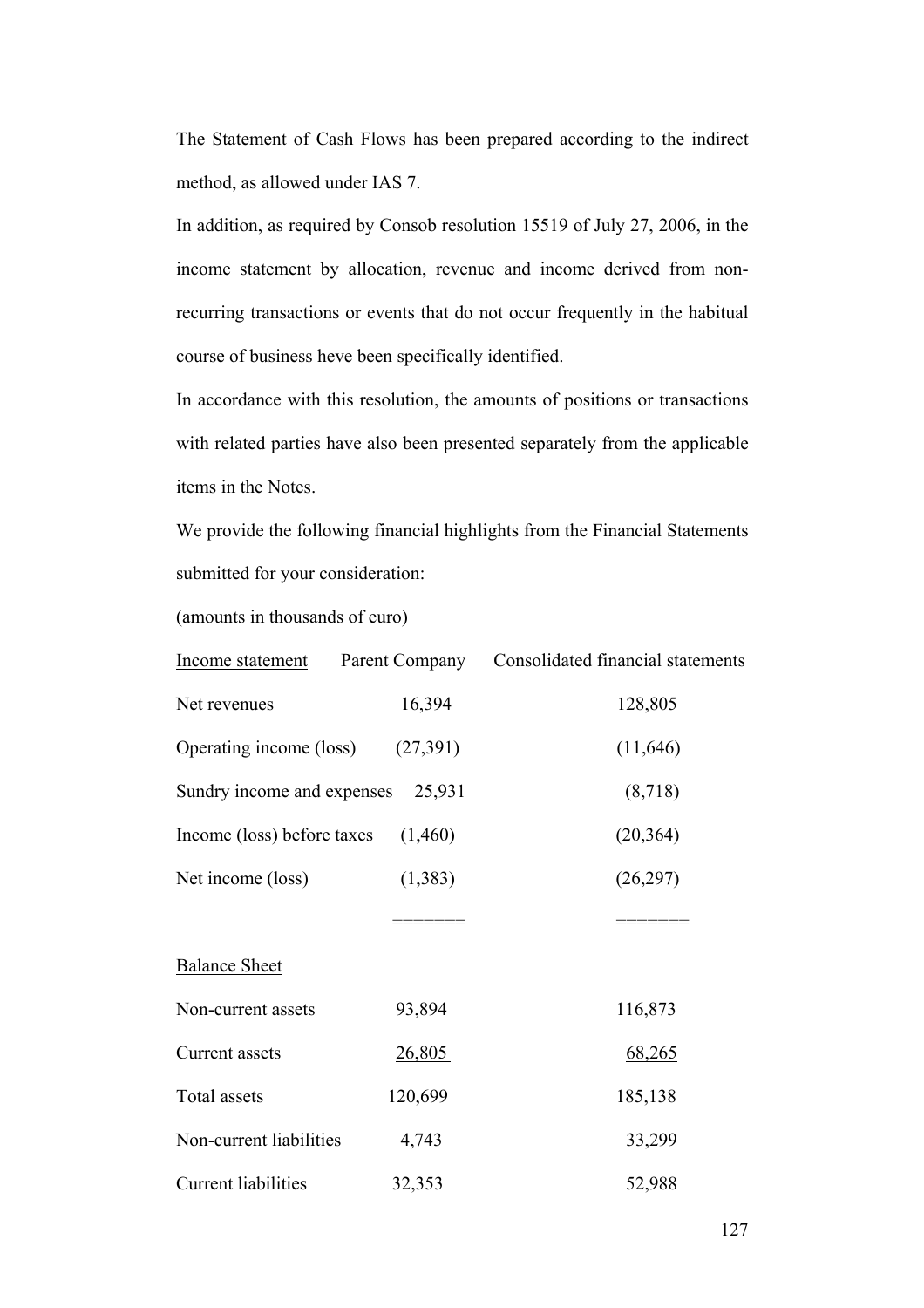| Total liabilities    | 120,699 | 185,138 |
|----------------------|---------|---------|
| Shareholders' equity | 83,603  | 98,851  |

As of December 31, 2009, the Parent Company's cash flow statement showed net cash and cash equivalents of 3,659 thousand of euro. As of the same date, the Consolidated cash flow statement showed net cash and cash equivalents of 22,291 thousand of euro.

Intangible assets have been recognized in accordance with IAS 38 as it is likely that future economic benefits will flow from their use. They are amortized on the basis of their estimated useful lives. In the Consolidated Financial Statements, goodwill is not amortized, but rather tested for impairment at least annually.

Long-term equity investments came to 73,320 thousand of euro at year-end. The item has been stated in detail and divided into directly and indirectly held investments in subsidiaries and joint ventures. All equity investments are measured at cost and adjusted as necessary to account for impairment on the Parent Company's financial statements. In the consolidated financial statements, investee companies have been included in the scope of consolidation according to the line-by-line method, with the exception of joint ventures, to which the proportional method has been applied.

The dividends collected by the Parent Company in 2009 totalled 31,215 thousand of euro, compared to 49,189 thousand of euro in 2008.

Financial debt came to 18,904 thousand of euro on the Parent Company's Financial Statements as of December 31, 2009, marking an increase of 753 thousand of euro compared to December 31, 2008.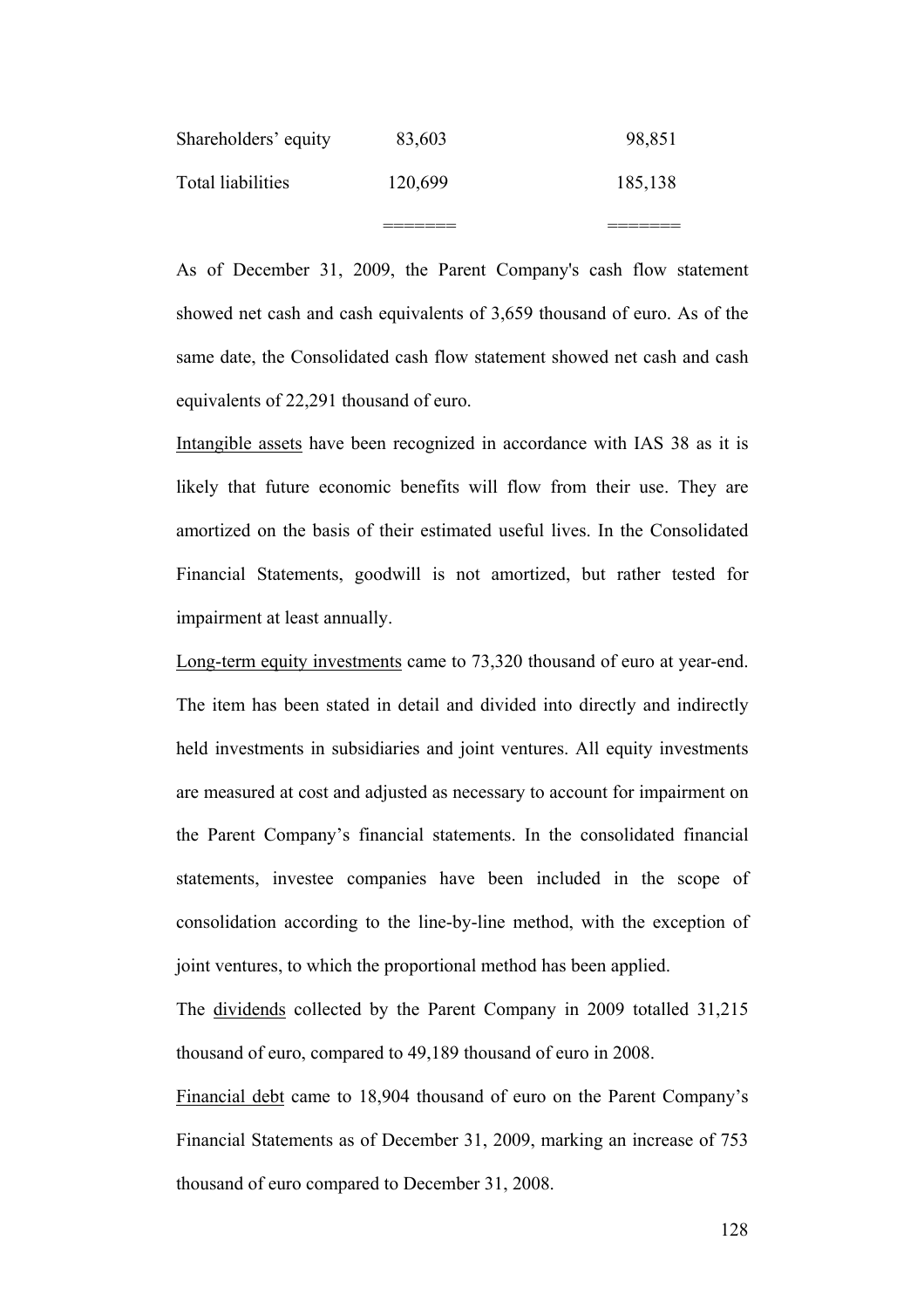#### Capital stock

As of December 31, 2009, capital stock, fully subscribed and paid-up, amounted to 12,220 thousand of euro and consisted of 15,271,350 ordinary shares and 7,460,619 savings shares, for a total of 22,731,969 shares. The composition of capital stock was unchanged compared to December 31,

2008.

## Treasury shares

As of December 31, 2009, the Company held a total of 600,000 ordinary treasury shares and 82,000 savings treasury shares. The decrease in ordinary treasury shares was due to the grant, without consideration, of a total of 100,000 ordinary treasury shares held by the Company to Paolo della Porta as career bonus, in accordance with the resolution passed by the Shareholders' Meeting on April 21, 2009.

The total cost of purchasing treasury shares is classified as a direct deduction from shareholders' equity in application of IAS 32.

The shareholders' equity of the Parent Company totalled 83,603 thousand of euro and included, inter alia, the reserve for treasury shares in portfolio (10,177 thousand of euro, equal to the carrying amount of the ordinary and savings shares of SAES Getters in portfolio at year-end), the reserve of positive currency revaluation balances ensuing from the application of law 72/1993 and law 342/2000 (1,727 thousand of euro), the retained earnings reserve (22,926 thousand of euro), the IAS conversion reserve (2,712 thousand of euro), the reserve for capital gains on the sale of treasury shares in portfolio (a negative 589 thousand of euro), and the reserve representing the capital gain on the sale of the three business units to SAES Advanced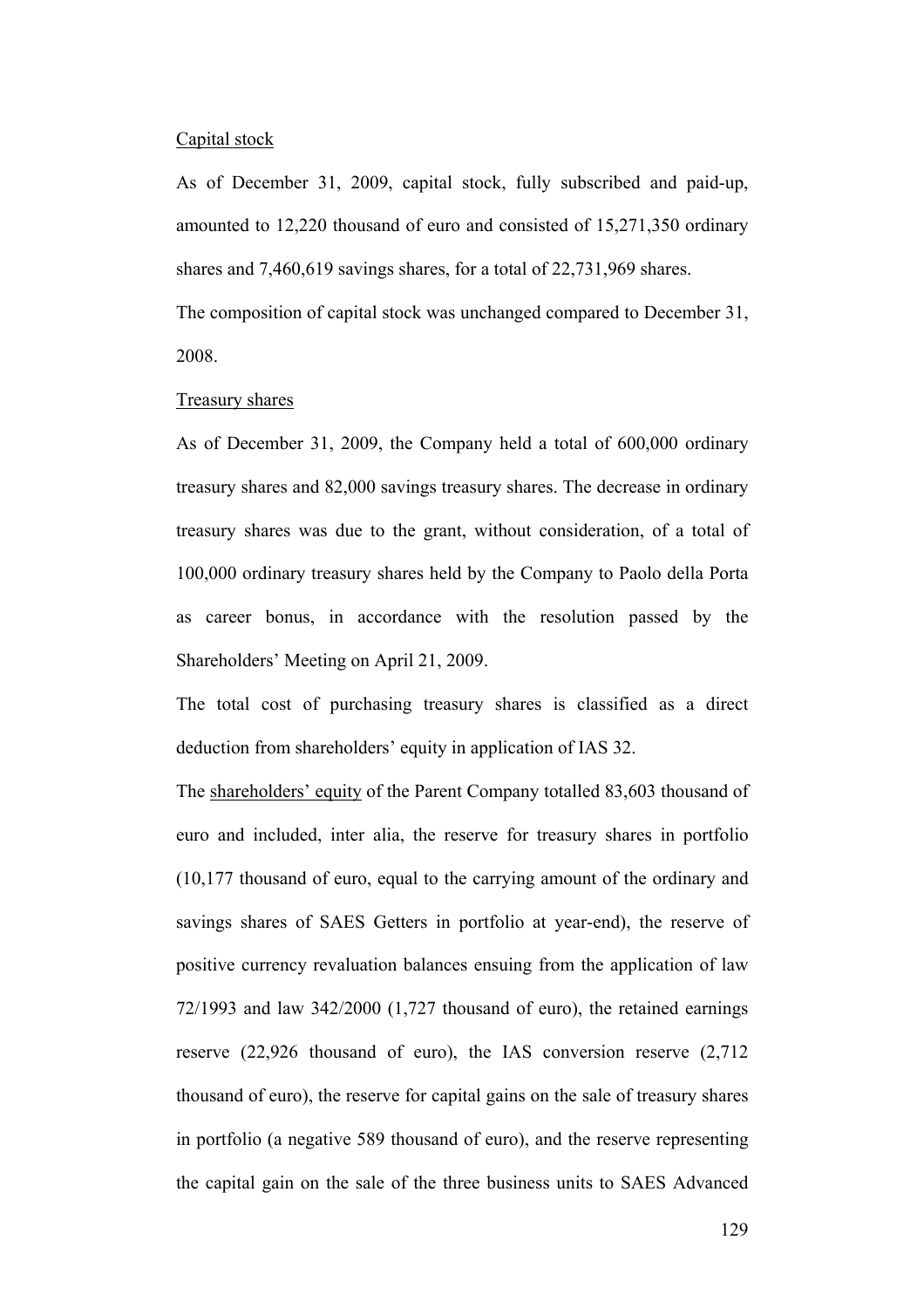Technologies S.p.A. (2,426 thousand of euro).

Research, development and innovation costs were 11,678 thousand of euro in the Parent Company's Financial Statements and 15,642 thousand of euro in the Consolidated Financial Statements. These costs were charged to income because they did not meet the requirements laid down in IAS 38 for compulsory capitalization.

Current and deferred income taxes were recognized with a positive balance of 3,390 thousand of euro for the Parent Company, consisting of 3,022 thousand of euro in current taxes and 368 thousand of euro in deferred taxes. The positive balance of current taxes was primarily due to the tax consolidation program in which the Company participates with its Controlling Company S.G.G. Holding S.p.A.. Current and deferred income taxes came to 2,838 thousand of euro on the Consolidated Financial Statements. For information concerning the recognition of deferred tax assets and liabilities and the tax effects thereof, the reader is referred to the remarks made by the Directors and the statements of temporary differences and associated tax effects.

For information on the performance of subsidiaries, research, development and innovation activities, significant events occurring after the end of the financial year and business outlook, the reader is referred to the Report on Operations of the SAES Getters Group.

The Board of Statutory Auditors acknowledges the proposal by the Board of Directors to cover the loss for the year of 1,382,994.94 euro through the use of the "retained earnings", which will stand at 21,542,934.84 euro following said use.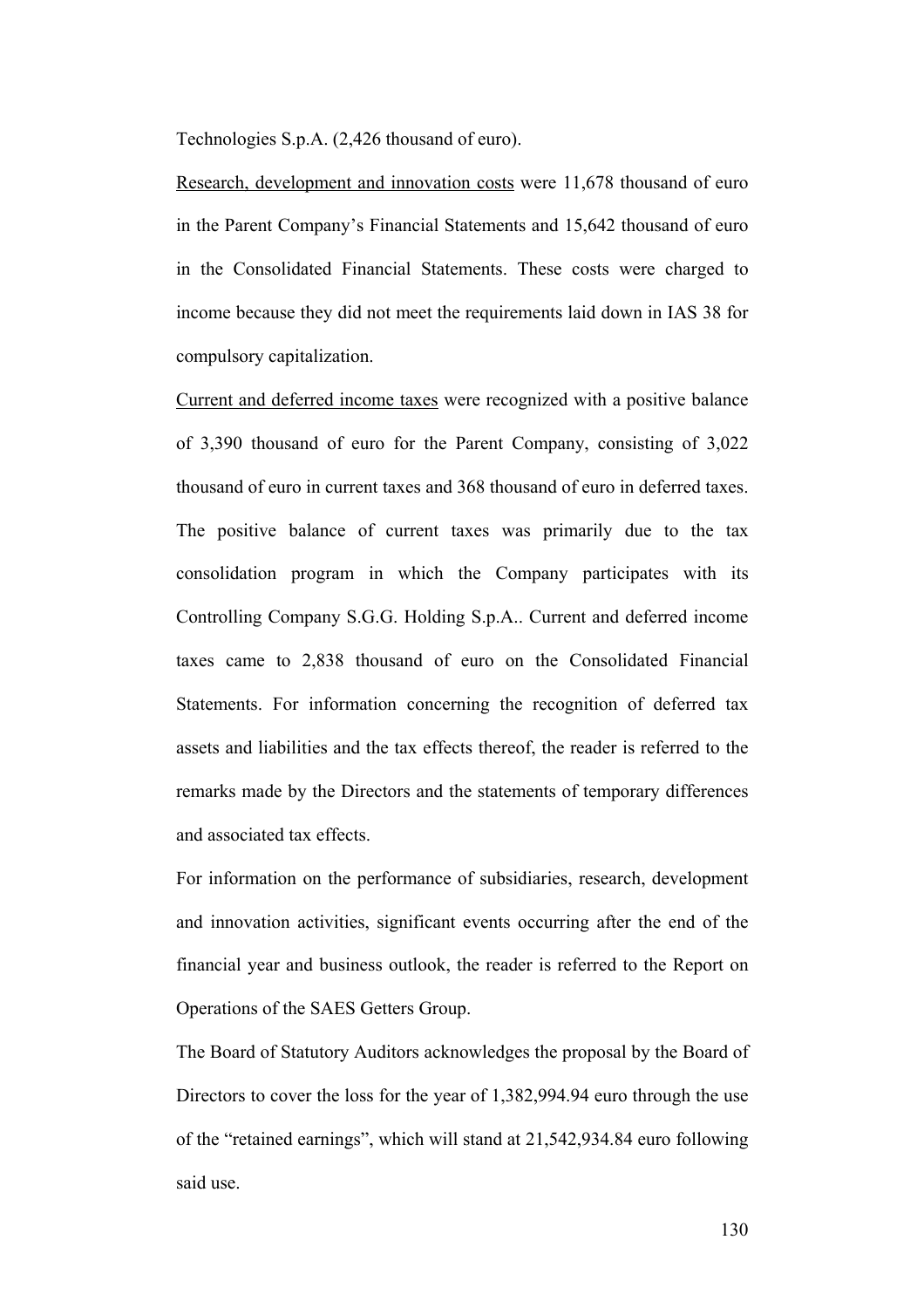The Board of Statutory Auditors also acknowledges that 2009 was the second consecutive year in which the Company satisfied the requirements for being considered to engage primarily, although not in relation to the public, in the activities detailed in article 106, paragraph 1, of Legislative Decree 385 of September 1, 1983 (the Consolidated Banking Act). Accordingly, the Company is required to register in the special section of the general list as specified in article 113 of the Consolidated Banking Act. Registration shall be completed within 60 days of the date of approval of the 2009 Financial Statements, as required by article 2, paragraph 3, of the Ministerial Decree of July 6, 2004.

On the basis of the foregoing, and in consideration of the results of our activity, we propose that the Shareholders' Meeting approve the Consolidated Financial Statements and Financial Statements of the Parent Company for the year ended December 31, 2009, as prepared by the Directors.

April 6, 2010

Vincenzo Donnamaria

Alessandro Martinelli

Maurizio Civardi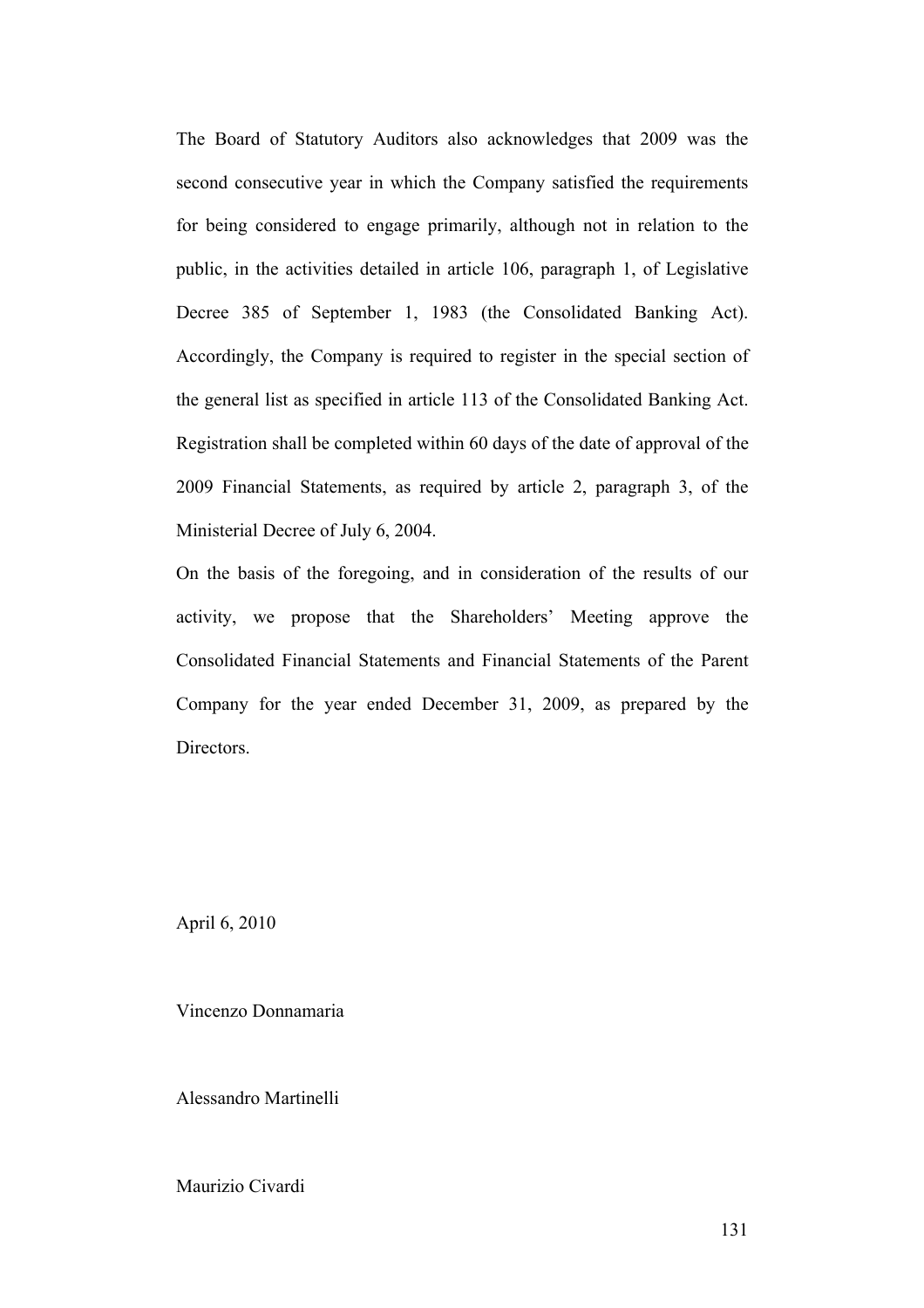## **Assignment list pursuant to Article 144-***quinquiesdecies* **(obligation of public disclosure) of Legislative Decree no. 58 of February 24, 1998**

## **DONNAMARIA VINCENZO**

Born in Rome on October 4, 1995 Resident in Rome, Viale Regina Margherita 158 Companies Register no. DNN VCN 55R04 H501E

Independent auditors' register pursuant to Ministerial Decree of April 12, 1995 published on Gazette no.31 bis of April 21, 1995; reference 20906

Total offices: 22

Offices in listed companies: 2

## **Offices:**

| Company name:                       | Allergan S.p.A.                               |
|-------------------------------------|-----------------------------------------------|
| Domicile:                           | Via S. Quasimodo, 134/138                     |
| Companies Register no.: 00431030584 |                                               |
| Office:                             | Chairman of Board of Statutory Auditors       |
| Duration:                           | Approval of 2010 Financial Statements         |
| Company name:                       | Astrolink Italia S.r.l. in Special Management |
| Domicile:                           | Via Eleonora Duse 35 - 00197 Rome             |
| Companies Register no.: 95754071008 |                                               |
| Office:                             | <b>Statutory Auditor</b>                      |
| Duration:                           | Approval of 2010 Financial Statements         |
| Company name:                       | Balverda S.r.l.                               |
| Domicile:                           | Via Valbondione 113 - 00188 Rome              |
| Companies Register no.:00798570156  |                                               |
| Office:                             | Chairman of Board of Statutory Auditors       |
| Duration:                           | Approval of 2009 Financial Statements         |
| Company name:                       | Cephalon S.r.l.                               |
| Domicile:                           | Piazza Marconi, 25 - 00144 Rome               |
| Companies Register no.: 04936501008 |                                               |
| Office:                             | Chairman of Board of Statutory Auditors       |
| Duration:                           | Approval of 2011 Financial Statements         |
| Company name:                       | Chefaro Pharma Italia S.p.A.                  |
| Domicile:                           | Via Castello della Magliana 18 - 00100 Rome   |
| Companies Register no.: 08923130010 |                                               |
| Office:                             | Chairman of Board of Statutory Auditors       |
| Duration:                           | Approval of 2009 Financial Statements         |
| Company name:                       | Ciessea S.p.A.                                |
| Domicile:                           | Via Vittor Pisani, 25 - 20124 Milan           |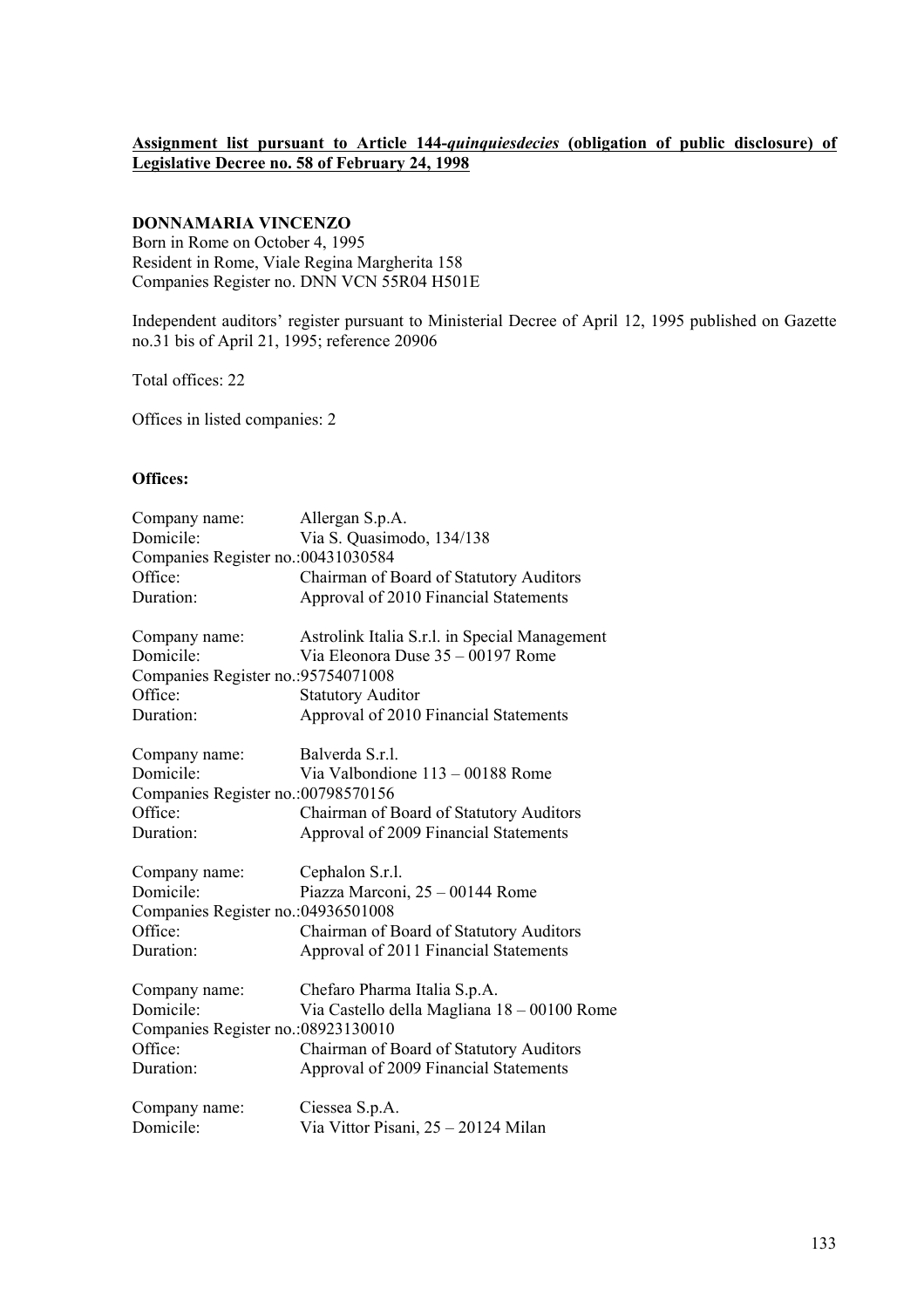| Companies Register no.: 05090740969 |                                                     |
|-------------------------------------|-----------------------------------------------------|
| Office:                             | President of the Board of Directors                 |
| Duration:                           | Approval of 2011 Financial Statements               |
|                                     |                                                     |
| Company name:                       | EEMS Italia S.p.A.                                  |
| Domicile:                           | Via delle Scienze, 5 – Cittaducale (RI)             |
|                                     |                                                     |
| Companies Register no.: 00822980579 |                                                     |
| Office:                             | Chairman of Board of Statutory Auditors             |
| Duration:                           | Approval of 2010 Financial Statements               |
|                                     |                                                     |
| Company name:                       | KPMG Advisory S.p.A.                                |
| Domicile:                           | Via Vittor Pisani 27 - 20124 Milan                  |
| Companies Register no.: 04662680158 |                                                     |
| Office:                             | Chairman of Board of Statutory Auditors             |
| Duration:                           | Approval of 2010 Financial Statements               |
|                                     |                                                     |
| Company name:                       | KPMG Fides Servizi di Amministrazione S.p.A.        |
| Domicile:                           | Via Vittor Pisani, 25 - 20124 Milan                 |
| Companies Register no.: 00731410155 |                                                     |
| Office:                             | Chairman of Board of Statutory Auditors             |
| Duration:                           | Approval of 2011 Financial Statements               |
|                                     |                                                     |
| Company name:                       | Mylan S.p.A.                                        |
| Domicile:                           | Via Vittor Pisani 20 - 20124 Milan                  |
|                                     |                                                     |
| Companies Register no.:13179250157  |                                                     |
| Office:                             | Chairman of Board of Statutory Auditors             |
| Duration:                           | Approval of 2011 Financial Statements               |
|                                     |                                                     |
| Company name:                       | LB Italia Holdings S.r.l.                           |
| Domicile:                           | Piazza Virgilio 3 - 20123 Milan                     |
| Companies Register no.: 06673621006 |                                                     |
| Office:                             | Chairman of Board of Statutory Auditors             |
| Duration:                           | Approval of 2009 Financial Statements               |
|                                     |                                                     |
| Company name:                       | Pfizer Holding Italy S.p.A.                         |
| Domicile:                           | Via Valbondione 113 - 00188 Rome                    |
| Companies Register no.: 09810140153 |                                                     |
| Office:                             | <b>Statutory Auditor</b>                            |
| Duration:                           | Approval of 2009 Financial Statements               |
|                                     |                                                     |
| Company name:                       | Pharmacia & Upjohn S.p.A. in Special Administration |
| Domicile:                           | Via Lorenteggio 257 – 20152 Milan                   |
| Companies Register no.: 07089990159 |                                                     |
| Office:                             | Chairman of Board of Statutory Auditors             |
| Duration:                           | Approval of 2011 Financial Statements               |
|                                     |                                                     |
| Company name:                       | Presse Italia S.p.A. in Special Administration      |
| Domicile:                           | Via Ettore Petrolini 2 – 00197 Rome                 |
| Companies Register no.: 02851101218 |                                                     |
| Office:                             | <b>Statutory Auditor</b>                            |
|                                     |                                                     |
| Duration:                           | Approval of 2011 Financial Statements               |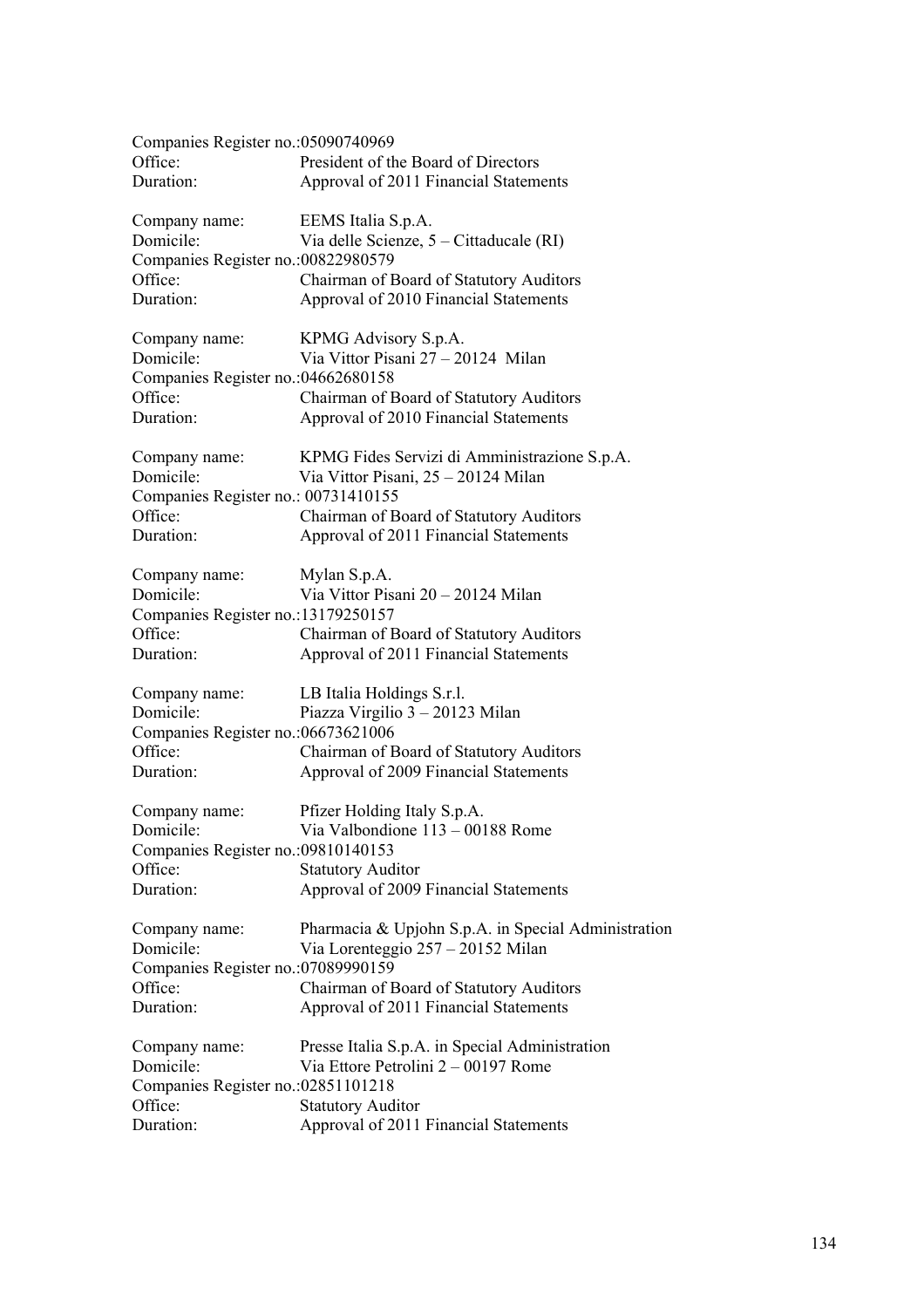| Company name:                       | SAES Getters S.p.A.                      |
|-------------------------------------|------------------------------------------|
| Domicile:                           | Viale Italia $77 - 20020$ Lainate (MI)   |
| Companies Register no.: 00774910152 |                                          |
| Office:                             | Chairman of Board of Statutory Auditors  |
| Duration:                           | Approval of 2011 Financial Statements    |
|                                     |                                          |
| Company name:                       | SAES Advanced Technologies S.p.A.        |
| Domicile:                           | Casella Postale 93 - 67051 Avezzano (AQ) |
| Companies Register no.: 01277610661 |                                          |
| Office:                             | Chairman of Board of Statutory Auditors  |
| Duration:                           | Approval of 2011 Financial Statements    |
| Company name:                       | Sefarma S.r.l.                           |
| Domicile:                           | Via Valbondione 113 - 00188 Rome         |
| Companies Register no.:12121530153  |                                          |
| Office:                             | Chairman of Board of Statutory Auditors  |
| Duration:                           | Approval of 2010 Financial Statements    |
| Company name:                       | SGG Holding S.p.A.                       |
| Domicile:                           | Via Vittor Pisani 27 - 20124 Milan       |
| Companies Register no.: 06705891007 |                                          |
| Office:                             | Chairman of Board of Statutory Auditors  |
| Duration:                           | Approval of 2009 Financial Statements    |
| Company name:                       | Sprintlink Italy S.r.l.                  |
| Domicile:                           | Via della Camilluccia 693 - 00135 Rome   |
| Companies Register no.: 06501361007 |                                          |
| Office:                             | <b>Statutory Auditor</b>                 |
| Duration:                           | Approval of 2010 Financial Statements    |
| Company name:                       | Vicuron Pharmaceuticals Italy S.r.l.     |
| Domicile:                           | Via Montenapoleone 18 - 20100 Milan      |
| Companies Register no.: 03842850962 |                                          |
| Office:                             | Chairman of Board of Statutory Auditors  |
| Duration:                           | Approval of 2011 Financial Statements    |
| Company name:                       | Warner Chilcott Italy S.r.l.             |
| Domicile:                           | Via XX Settembre 1 - 00187 Rome          |
| Companies Register no.: 10633241004 |                                          |
| Office:                             | Chairman of Board of Statutory Auditors  |
| Duration:                           | Approval of 2012 Financial Statements    |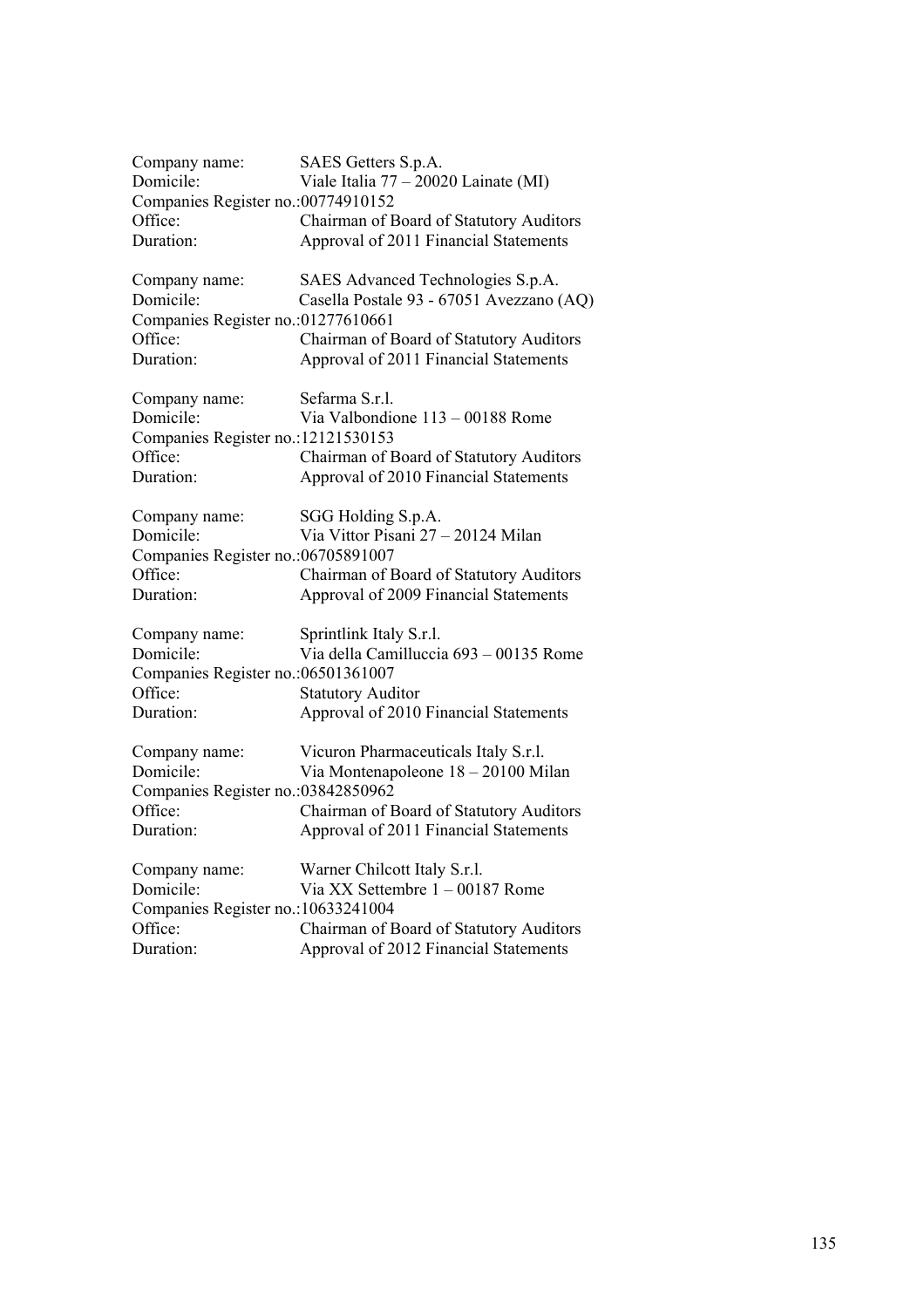## **MAURIZIO CIVARDI**

Born in Genoa on July 30, 1959 Chartered Accountant Associated in STUDIO ROSINA and Associates

Office in GENOA - Piazza Verdi 4/8 Tel. 010 - 542966 r.a. Fax 010 - 593110

Office in MILAN - Via Podgora 16 Tel. 02 - 5469494 Fax 02 -54107805

e-mail: m.civardi@studiorosina.it

Qualified as Chartered Accountant and entered into the Order of Chartered Accountants and Accountants for the District Court of Genoa since March 13, 1985.

Enterd in the Auditors' register (D.M. 12/4/1995 G.U. 31-bis - IV special series as of April 21, 1995)

Total offices: 47

Offices in listed companies: 1 (SAES Getters S.p.A.)

#### **Offices:**

| Company name: | B-INVEST S.p.A.                             |
|---------------|---------------------------------------------|
| Office:       | Chairman of Board of Statutory Auditors     |
| Duration:     | December 31, 2012                           |
| Company name: | BOAT BOERO ATTIVA S.p.A.                    |
| Office:       | Chairman of Board of Statutory Auditors     |
| Duration:     | December 31, 2009                           |
| Company name: | BOMBARDIER TRANSPORTATION (HOLDINGS S.p.A.) |
| Office:       | Chairman of Board of Statutory Auditors     |
| Duration:     | December 31, 2011                           |
| Company name: | BOMBARDIER TRANSPORTATION ITALY S.p.A.      |
| Office:       | Chairman of Board of Statutory Auditors     |
| Duration:     | December 31, 2011                           |
| Company name: | FEDERAZIONE ITALIANA DI CARDIOLOGIA         |
| Office:       | <b>Chairman of Auditors</b>                 |
| Duration:     | December 31, 2010                           |
| Company name: | FERROMETAL S.p.A.                           |
| Office:       | Chairman of Board of Statutory Auditors     |
| Duration:     | December 31, 2010                           |
|               |                                             |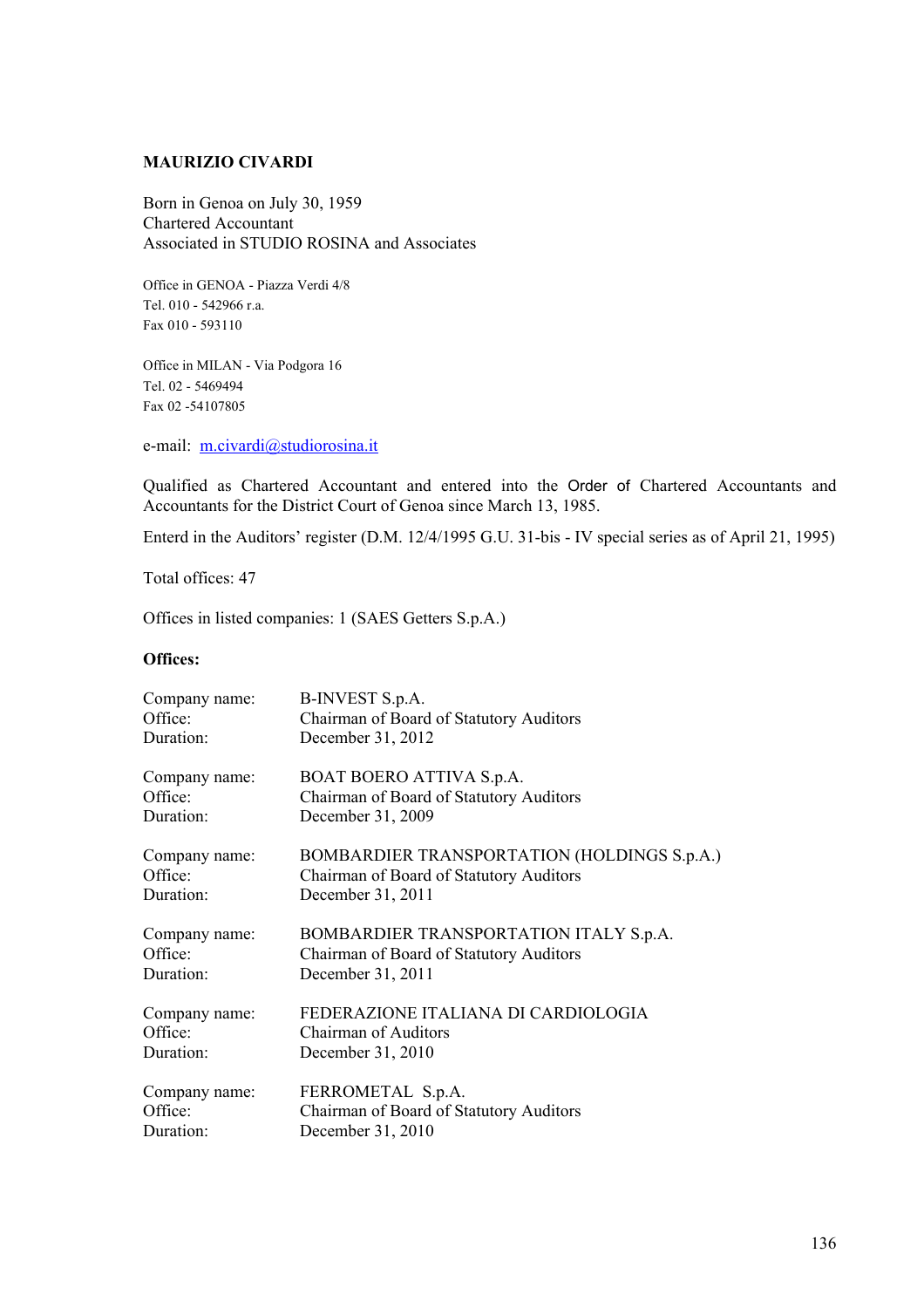| Company name: | FINSEA S.p.A.                               |
|---------------|---------------------------------------------|
| Office:       | Chairman of Board of Statutory Auditors     |
| Duration:     | December 31, 2011                           |
| Company name: | GIANFRANCO GABRIEL & C. Soc. acc. p. azioni |
| Office:       | Chairman of Board of Statutory Auditors     |
| Duration:     | December 31, 2010                           |
| Company name: | IGINO MAZZOLA S.p.A.                        |
| Office:       | Chairman of Board of Statutory Auditors     |
| Duration:     | December 31, 2009                           |
| Company name: | IMM.RE DELLE FABBRICHE S.p.A.               |
| Office:       | Chairman of Board of Statutory Auditors     |
| Duration:     | December 31, 2011                           |
| Company name: | <b>KERFIN S.p.A.</b>                        |
| Office:       | Chairman of Board of Statutory Auditors     |
| Duration:     | December 31, 2011                           |
| Company name: | MIGLIA 104 S.r.i. con Unico Socio           |
| Office:       | Chairman of Board of Statutory Auditors     |
| Duration:     | December 31, 2011                           |
| Company name: | O.T.S. – Omnia Trasporti Speciali S.r.l.    |
| Office:       | Chairman of Board of Statutory Auditors     |
| Duration:     | December 31, 2010                           |
| Company name: | R.G.M. S.p.A.                               |
| Office:       | Chairman of Board of Statutory Auditors     |
| Duration:     | December 31, 2011                           |
| Company name: | RIMORCHIATORI RIUNITI PANFIDO & C. S.r.l.   |
| Office:       | Chairman of Board of Statutory Auditors     |
| Duration:     | December 31, 2010                           |
| Company name: | SERVIZI PORTUALI ISMAR S.p.A.               |
| Office:       | Chairman of Board of Statutory Auditors     |
| Duration:     | December 31, 2011                           |
| Company name: | TRACOSIN S.p.A.                             |
| Office:       | Chairman of Board of Statutory Auditors     |
| Duration:     | December 31, 2011                           |
| Company name: | A.B.C. Costruzioni S.p.A.                   |
| Office:       | <b>Statutory Auditor</b>                    |
| Duration:     | December 31, 2012                           |
| Company name: | AEROPORTO DI GENOVA S.p.A.                  |
| Office:       | <b>Statutory Auditor</b>                    |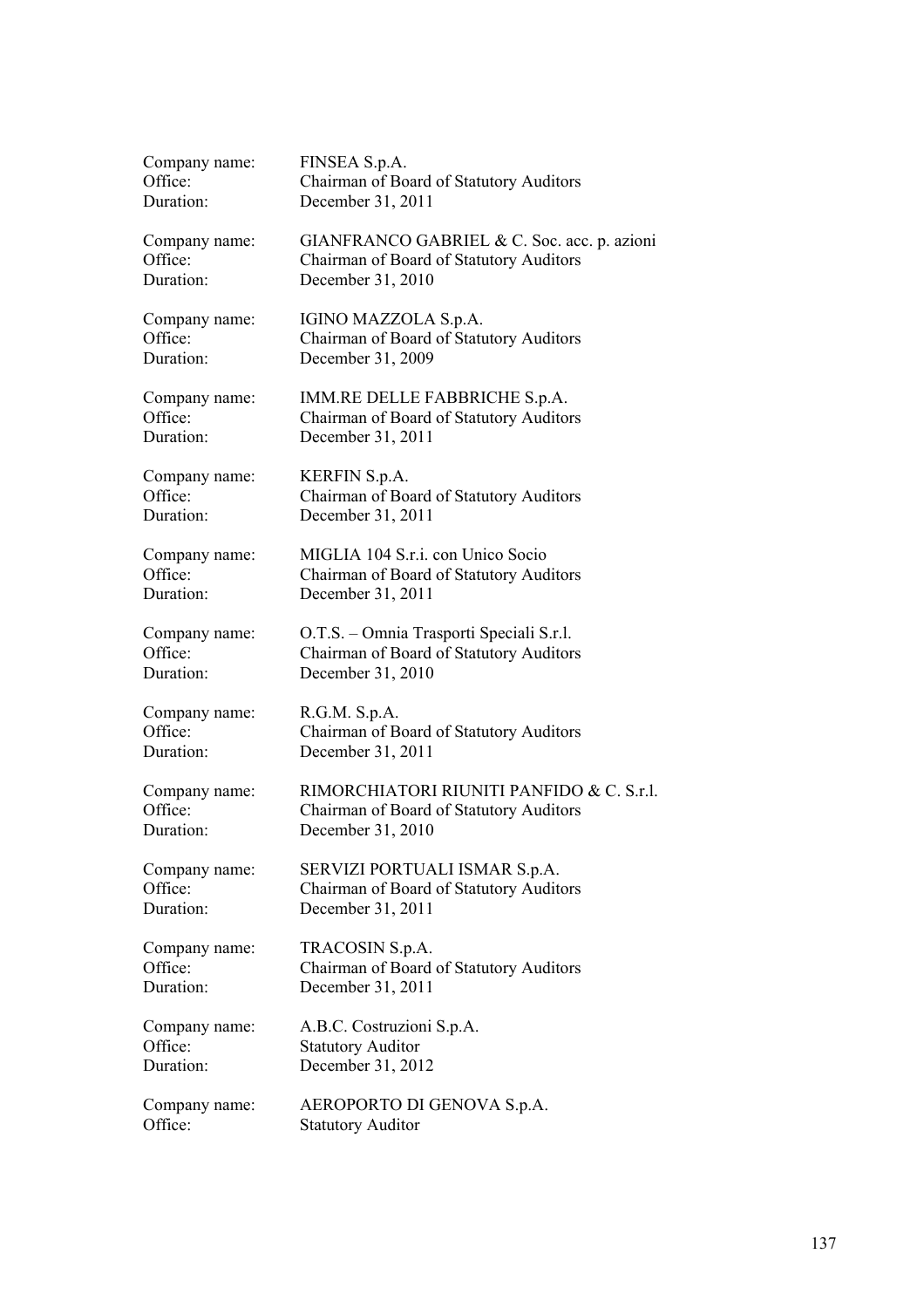| Duration:     | December 31, 2011                     |
|---------------|---------------------------------------|
| Company name: | ARRED S.p.A.                          |
| Office:       | <b>Statutory Auditor</b>              |
| Duration:     | December 31, 2009                     |
| Company name: | CAPITALIMPRESA S.p.A.                 |
| Office:       | <b>Statutory Auditor</b>              |
| Duration:     | June 30, 2010                         |
| Company name: | CONCORDIA S.r.l.                      |
| Office:       | <b>Statutory Auditor</b>              |
| Duration:     | December 31, 2011                     |
| Company name: | EUROPEAN CRUISE MANAGEMENT S.r.l.     |
| Office:       | <b>Statutory Auditor</b>              |
| Duration:     | December 31, 2010                     |
| Company name: | FIDICOM LIGURIA Soc. Coop. A r.l.     |
| Office:       | <b>Statutory Auditor</b>              |
| Duration:     | December 31, 2011                     |
| Company name: | <b>GARAVENTA S.p.A.</b>               |
| Office:       | <b>Statutory Auditor</b>              |
| Duration:     | December 31, 2011                     |
| Company name: | <b>GENOVA INDUSTRIE NAVALI S.r.l.</b> |
| Office:       | <b>Statutory Auditor</b>              |
| Duration:     | December 31, 2010                     |
| Company name: | IL PROMONTORIO S.c.a.r.l.             |
| Office:       | <b>Statutory Auditor</b>              |
| Duration:     | December 31, 2011                     |
| Company name: | <b>INDEMAR S.p.A.</b>                 |
| Office:       | <b>Statutory Auditor</b>              |
| Duration:     | December 31, 2009                     |
| Company name: | <b>INTERMARE S.p.A.</b>               |
| Office:       | <b>Statutory Auditor</b>              |
| Duration:     | December 31, 2011                     |
| Company name: | ISTITUTO LIGURE MOBILIARE S.p.A.      |
| Office:       | <b>Statutory Auditor</b>              |
| Duration:     | December 31, 2010                     |
| Company name: | LIGURCAPITAL S.p.A.                   |
| Office:       | <b>Statutory Auditor</b>              |
| Duration:     | December 31, 2010                     |
| Company name: | MARITIME LOGISTICS AGENCY S.r.l.      |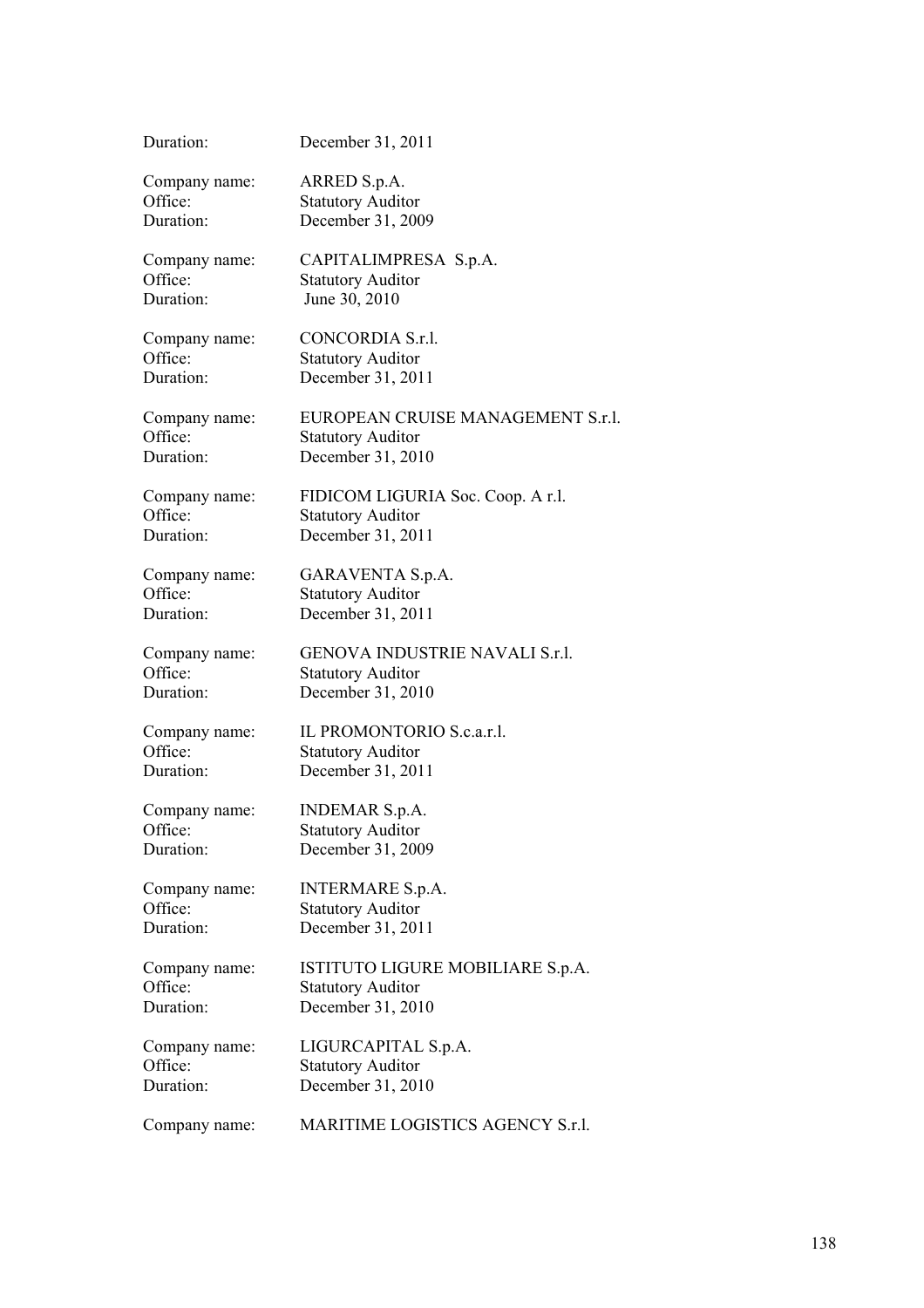| Office:       | <b>Statutory Auditor</b>         |
|---------------|----------------------------------|
| Duration:     | December 31, 2010                |
| Company name: | METALLART S.r.l.                 |
| Office:       | <b>Statutory Auditor</b>         |
| Duration:     | December 31, 2011                |
| Company name: | MULTI TRANSPORT OPERATOR S.r.l.  |
| Office:       | <b>Statutory Auditor</b>         |
| Duration:     | December 31, 2009                |
| Company name: | NAVAL CHARTER MILANO S.r.l.      |
| Office:       | <b>Statutory Auditor</b>         |
| Duration:     | December 31, 2009                |
| Company name: | SAES GETTERS S.p.A.              |
| Office:       | <b>Statutory Auditor</b>         |
| Duration:     | December 31, 2011                |
| Company name: | SAN GIORGIO SEIGEN S.p.A.        |
| Office:       | <b>Statutory Auditor</b>         |
| Duration:     | December 31, 2011                |
| Company name: | SECH TERMINAL CONTENITORI S.p.A. |
| Office:       | <b>Statutory Auditor</b>         |
| Duration:     | December 31, 2010                |
| Company name: | SOLUX S.p.A.                     |
| Office:       | <b>Statutory Auditor</b>         |
| Duration:     | December 31, 2010                |
| Company name: | SO.PA.FI. S.p.A. con Socio Unico |
| Office:       | <b>Statutory Auditor</b>         |
| Duration:     | December 31, 2011                |
| Company name: | TERMINAL RUBIERA S.r.l.          |
| Office:       | <b>Statutory Auditor</b>         |
| Duration:     | December 31, 2011                |
| Company name: | TERMINAL SAN GIORGIO S.r.l.      |
| Office:       | <b>Statutory Auditor</b>         |
| Duration:     | December 31, 2011                |
| Company name: | TONO S.p.A.                      |
| Office:       | <b>Statutory Auditor</b>         |
| Duration:     | December 31, 2011                |
| Company name: | ZEUS S.p.A.                      |
| Office:       | <b>Statutory Auditor</b>         |
| Duration:     | December 31, 2011                |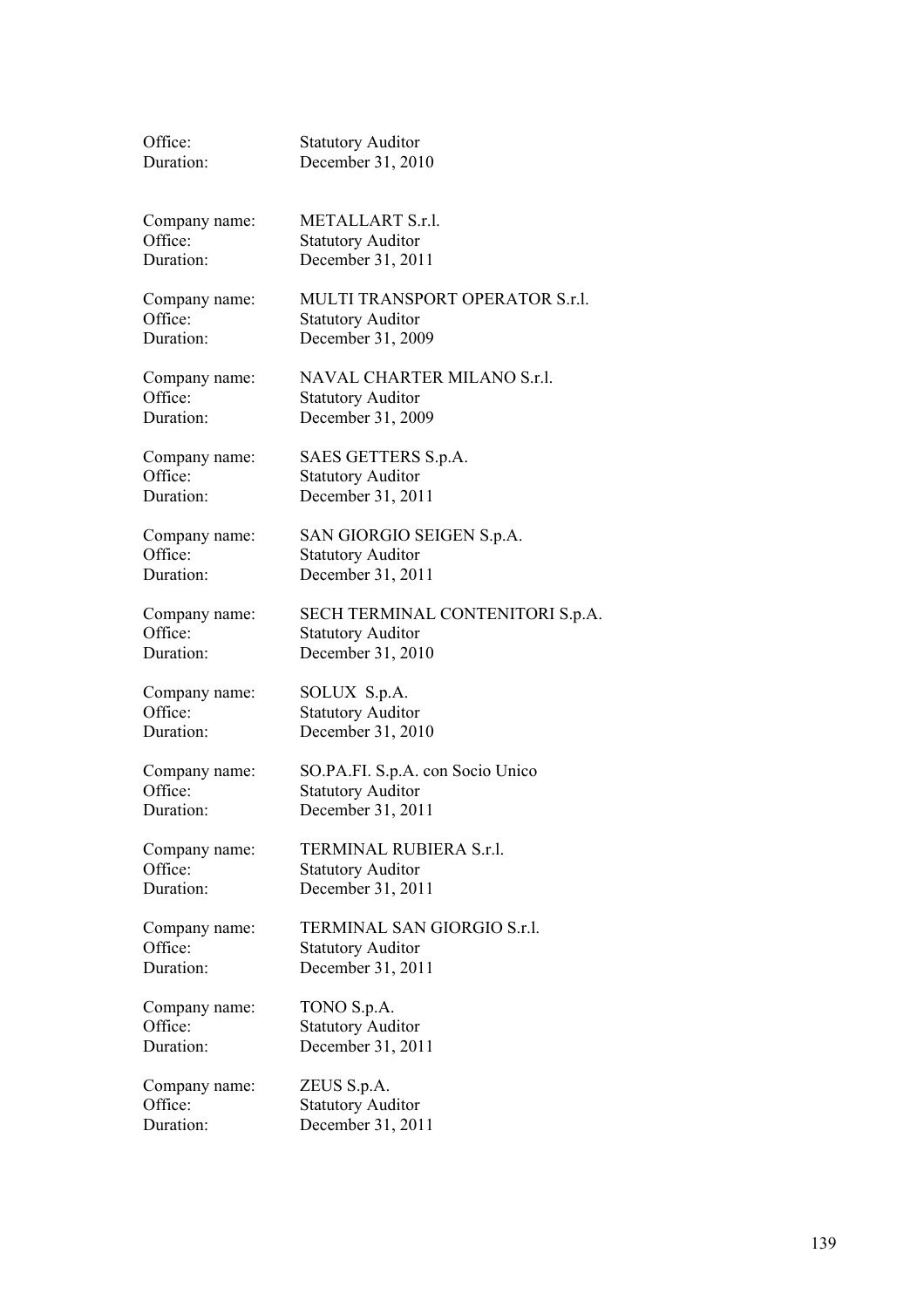## **Other offices:**

| Company name: | TENDER TO S.r.l.                            |
|---------------|---------------------------------------------|
| Office:       | Sole Director                               |
| Company name: | AGES S.p.A. in Special Management           |
| Office:       | <b>Extraordinary Commissioner</b>           |
| Company name: | TRUST PLASTRON S.r.l. in Special Management |
| Office:       | <b>Extraordinary Commissioner</b>           |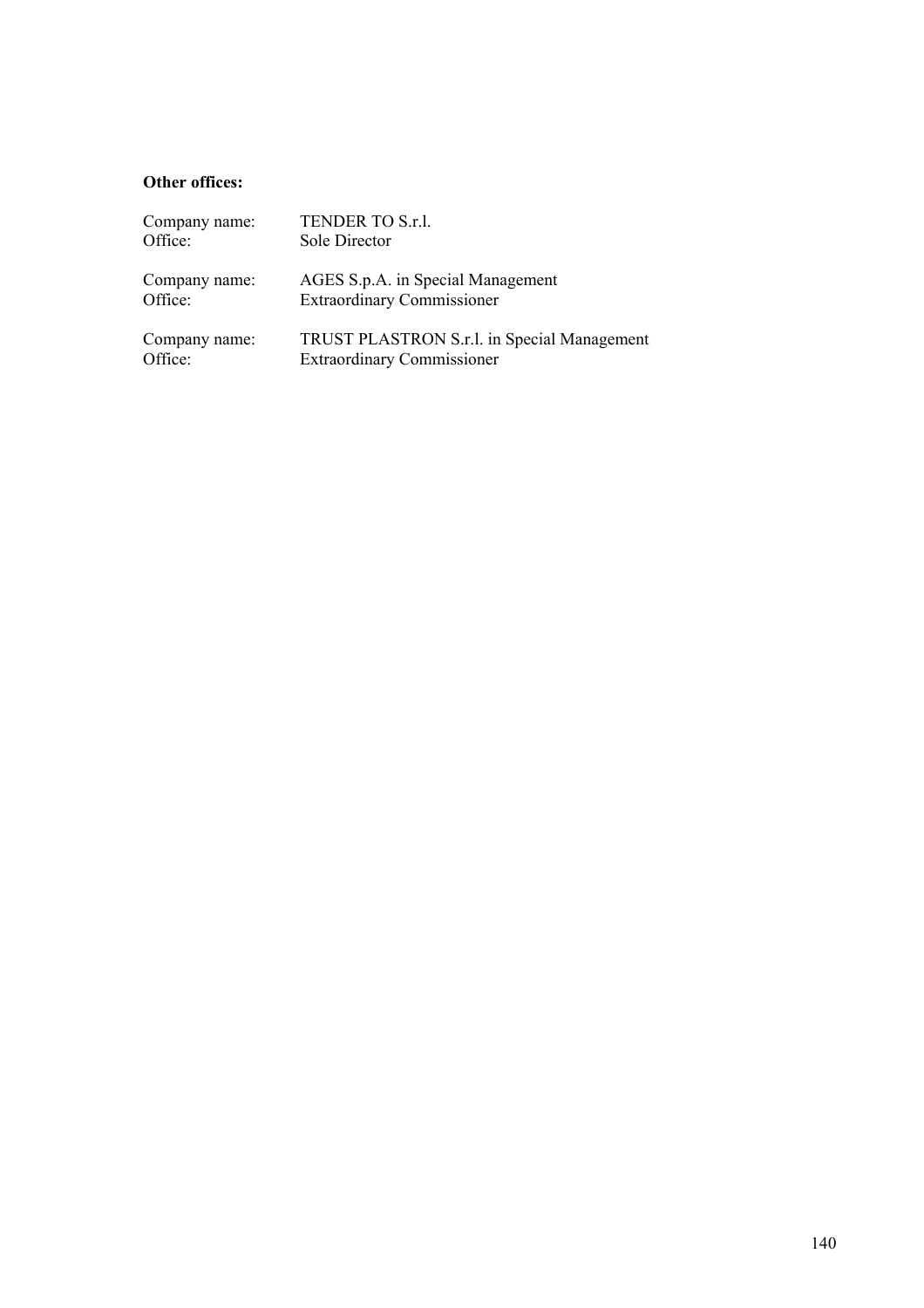## **MARTINELLI ALESSANDRO**

Born in Milan on July 5, 1960 Resident in Milan, Via della Moscova no. 46/9 Companies Register no. MRTLSN60L05F205K

Independent auditors' register pursuant to Ministerial Decree of April 12, 1995 published on Gazette no.31 bis of April 21, 1995 ; reference 2234

Total offices: 22

Offices in listed companies: 1

## **Offices:**

| Company name:           | Mondadori Educations S.p.A.                        |
|-------------------------|----------------------------------------------------|
| Domicile:               | Via Bianca di Savoia 12 - 20122 Milan              |
| Companies Register no.: | 03261490969                                        |
| Office:                 | <b>Statutory Auditor</b>                           |
| Duration:               | Approval of 2009 Financial Statements              |
| Company name:           | Mondadori Retail S.r.l.                            |
| Domicile:               | Via Bianca di Savoia 12 - 20122 Milan              |
| Companies Register no.: | 00212560239                                        |
| Office:                 | Chairman of Board of Statutory Auditors            |
| Duration:               | Approval of 2010 Financial Statements              |
| Company name:           | Cemit Interactive Media S.p.A.                     |
| Domicile:               | Via toscana, 9 -10099 S. Mauro Torinese            |
| Companies Register no.: | 04742700018                                        |
| Office:                 | <b>Statutory Auditor</b>                           |
| Duration:               | Approval of 2010 Financial Statements              |
| Company name:           | Mach 2 Libri S.p.A.                                |
| Domicile:               | Via Galileo Galilei 1 - 20068 Peschiera Borromeo   |
| Companies Register no.: | 03782990158                                        |
| Office:                 | <b>Statutory Auditor</b>                           |
| Duration:               | Approval of 2009 Financial Statements              |
| Company name:           | Acitour Lombardia S.r.l.                           |
| Domicile:               | Corso Venezia, 43 - 20121 Milan                    |
| Companies Register no.: | 04109900151                                        |
| Office:                 | <b>Statutory Auditor</b>                           |
| Duration:               | until next Shareholders' meeting                   |
| Company name:           | Automobile Club Milano Servizi Assicurativi S.p.A. |
| Domicile:               | Corso Venezia, 43 - 20121 Milan                    |
| Companies Register no.: | 09620360157                                        |
| Office:                 | <b>Statutory Auditor</b>                           |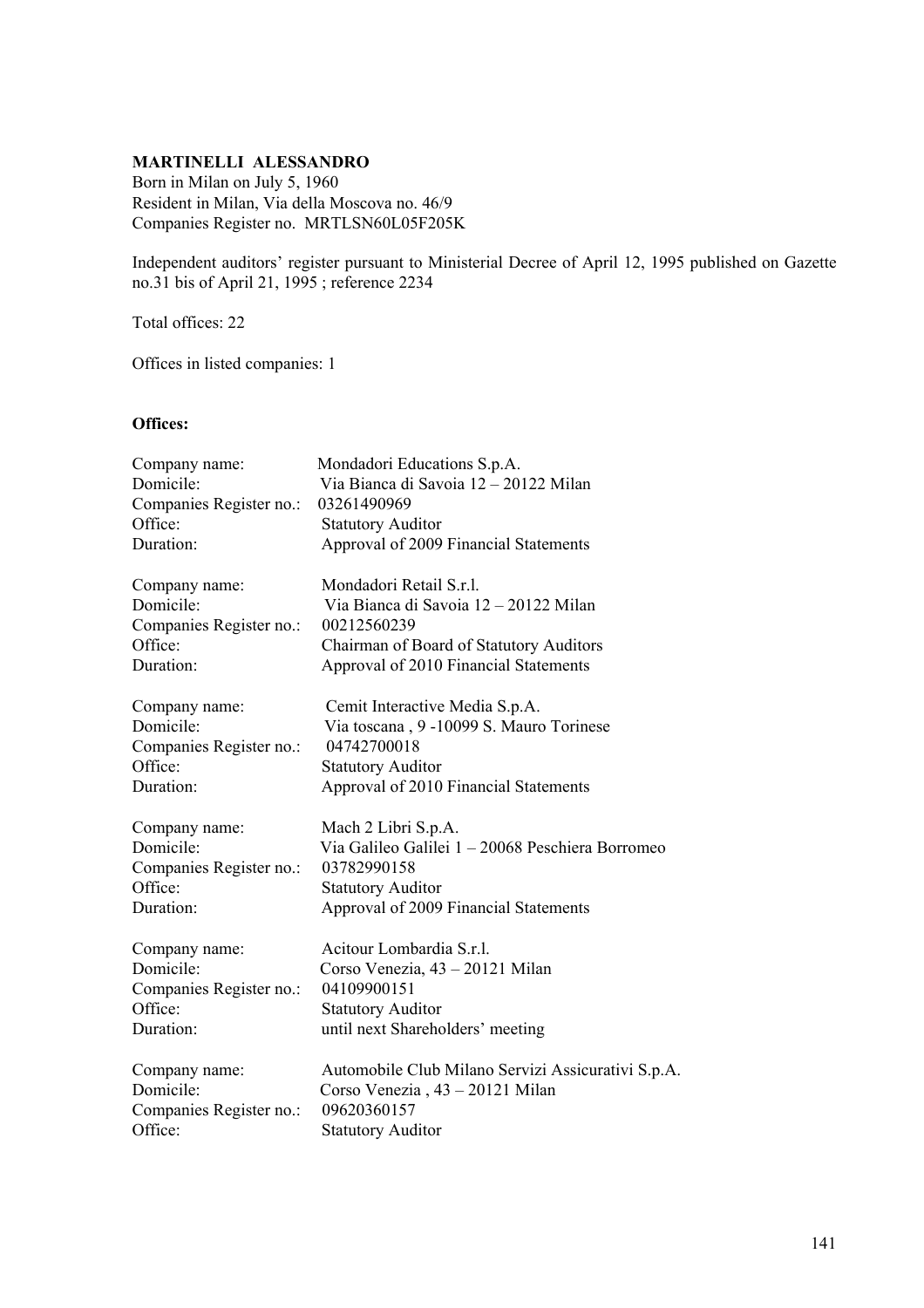| Duration:                                      | Approval of 2009 Financial Statements                                           |
|------------------------------------------------|---------------------------------------------------------------------------------|
| Company name:<br>Domicile:                     | Immobiliare Automobile Club di Milano S.p.A.<br>Corso Venezia, 43 - 20121 Milan |
| Companies Register no.: 01046390157<br>Office: |                                                                                 |
| Duration:                                      | <b>Statutory Auditor</b>                                                        |
|                                                | Approval of 2011 Financial Statements                                           |
| Company name:                                  | Quanta S.p.A.                                                                   |
| Domicile:                                      | Corso Porta Ticinese, 12 - 20123 Milan                                          |
| Companies Register no.: 10990660150            |                                                                                 |
| Office:                                        | <b>Statutory Auditor</b>                                                        |
| Duration:                                      | Approval of 2010 Financial Statements                                           |
| Company name:                                  | Terra S.p.A                                                                     |
| Domicile:                                      | Via Fontana, $11 - 20122$ Milan                                                 |
| Companies Register no.: 04264890965            |                                                                                 |
| Office:                                        | <b>Statutory Auditor</b>                                                        |
| Duration:                                      | Approval of 2009 Financial Statements                                           |
| Company name:                                  | Diamante S.p.A.                                                                 |
| Domicile:                                      | Via Fontana, 11 Milan                                                           |
| Companies Register no.: 05039820968            |                                                                                 |
| Office:                                        | <b>Statutory Auditor</b>                                                        |
| Duration:                                      | Approval of 2010 Financial Statements                                           |
| Company name:                                  | Realty Investments S.p.A.                                                       |
| Domicile:                                      | Piazza Diaz ,1 -20123 Milan                                                     |
| Companies Register no.:13032580154             |                                                                                 |
| Office:                                        | <b>Statutory Auditor</b>                                                        |
| Duration:                                      | Approval of 2011 Financial Statements                                           |
| Company name:                                  | Tenimenrto di Luvinate S.r.l.                                                   |
| Domicile:                                      | Corso Porta Vittoria , 18 - 20122 Milan                                         |
| Companies Register no.: 06785950152            |                                                                                 |
| Office:                                        | <b>Statutory Auditor</b>                                                        |
| Duration:                                      | Approval of 2009 Financial Statements                                           |
| Company name:                                  | SAES Getters S.p.A.                                                             |
| Domicile:                                      | Viale Italia, 77 - 20020 Lainate (MI)                                           |
| Companies Register no.: 00774910152            |                                                                                 |
| Office:                                        | <b>Statutory Auditor</b>                                                        |
| Duration:                                      | Approval of 2011 Financial Statements                                           |
| Company name:                                  | SAES Advanced Technologies S.p.A.                                               |
| Domicile:                                      | Casella postale 93 -67051 Avezzano                                              |
| Companies Register no.: 01277610661            |                                                                                 |
| Office:                                        | <b>Statutory Auditor</b>                                                        |
| Duration:                                      | Approval of 2011 Financial Statements                                           |
|                                                |                                                                                 |